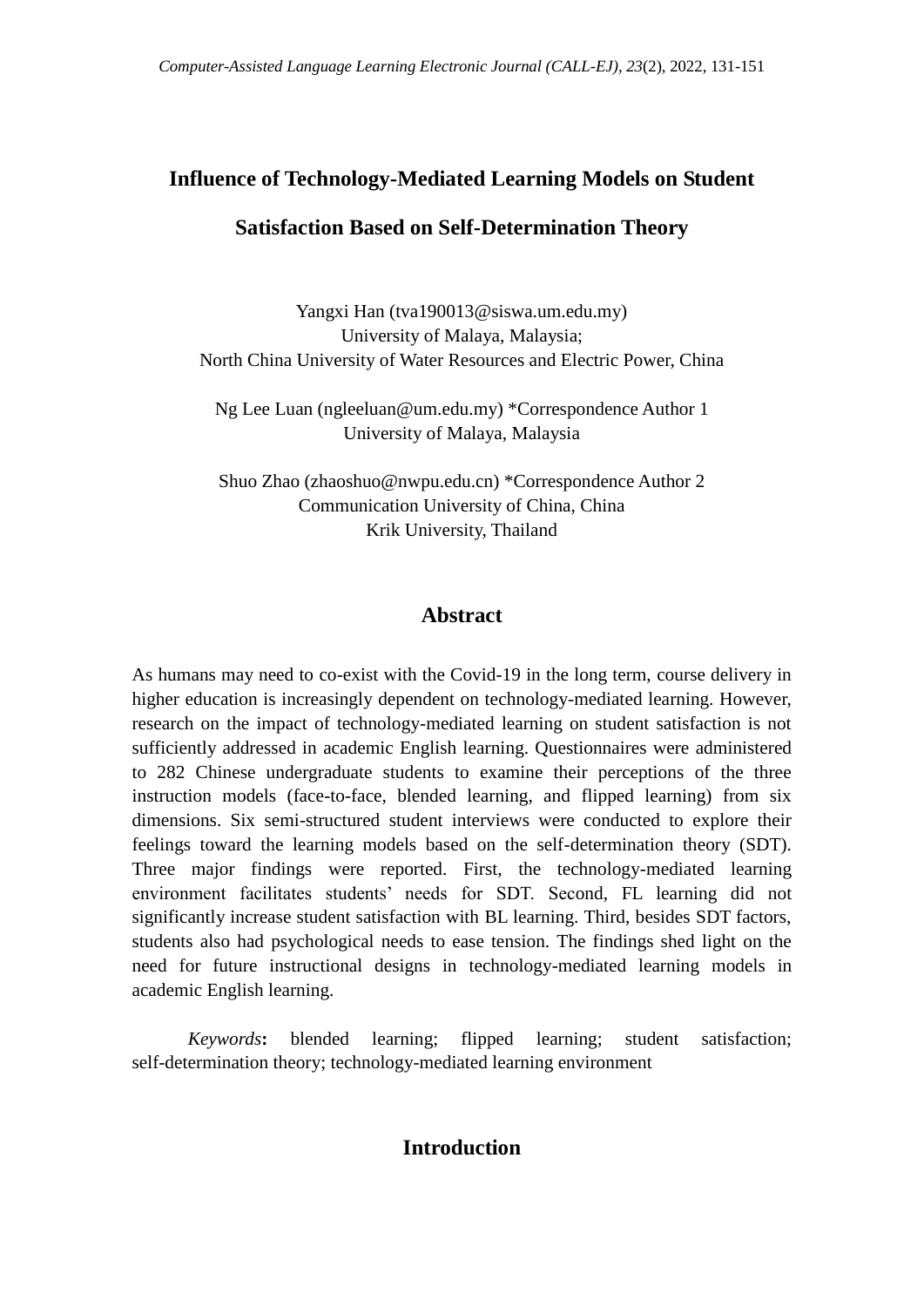Due to the travel restriction and epidemic prevention measures imposed by countries globally since 2020, universities and colleges are forced to transform lectures from lecture hall-based learning to online distanced learning. According to the report issued by UNESCO (2020), roughly 1 billion students experienced school closure during the global Covid-19 pandemic. The pandemic created an urgent need for technology-mediated learning due to health risks linked to physical contact. Technology-mediated learning is defined as any means of study which are facilitated by technologies and tends to serve as a supplemental form of learning. Its influence in the higher education context took on an unprecedented scale during the outbreak. For example, in China alone, 1454 Chinese universities suspended face-to-face schooling and adopted various online learning platforms between January 29 and April 3 in 2020 when the pandemic seriously hit the country (Jiang et al., 2021). There were 942,000 online courses and 7,133,000 online lecturers offered by over 950,000 lecturers during that period (Akbay et al., 2022; Jiang et al., 2021). In late 2021, as the Covid-19 epidemic eased in some areas, universities resumed campus-based learning which included technology-mediated learning in a blended way. With technological advances being used more frequently in higher education, the paradigm shift in learning models is accompanied by changes in the learning methods and processes of learners (Golonka et al., 2014; Yılmaz et al., 2021). Yet students' satisfaction with the resumed face-to-face learning, which is now heavily combined with digital learning, is not sufficiently studied. The prevailing literature is predominately focused on the discussion of student satisfaction when the pandemic first took place in 2020. As time moves on, learners have to adapt to the change in their learning process as the blended form of learning is likely to be a stable feature in most learning contexts. They may subsequently need to cope with the possible changes in their cognitive loads in their daily learning process (Cancino & Panes, 2021; Qinghua, 2021). Therefore, investigations into the influence of blended learning on learners' satisfaction (perceptions and feelings) are crucially important because students' attitudes have an impact on their behaviors (Taghizadeh  $\&$ Hajhosseini, 2021). For example, it may influence how students make decisions, the use of course materials and the technological functions involved, lecturer and peer involvement, and even how learners cope with learning tasks and manage their academic time. Previous studies have indicated students' higher satisfaction in academic English learning predicts a higher motivation and more effective learning effects (Akadiri et al., 022; Yan et al., 2021). The major theoretical framework in this research is the self-determination theory (SDT). The reason for applying this rationale is that student satisfaction relates to the fulfillment of students' innate psychological needs, i.e., autonomy, competence, and relatedness (Fan & Long, 2022). For instance, the effectiveness of teaching and learning depends to a large extent on Chinese students' autonomy in higher education. As students get enrolled in a university, they are confronted with a drastic change in the learning routines that usually offers a higher level of flexibility. Simultaneously, the course of academic English increases the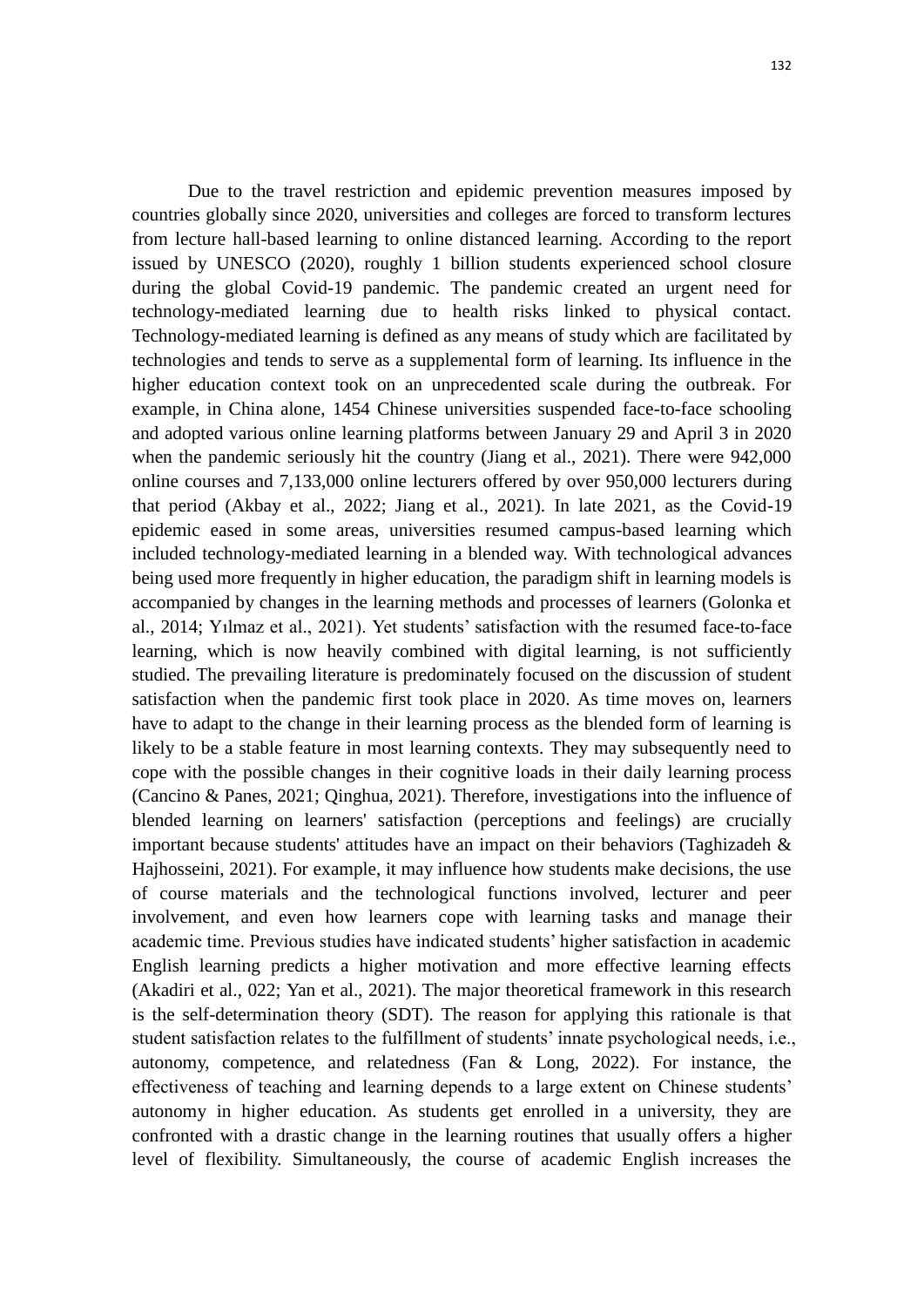learning difficulty due to a higher level of proficiency that is specific to academic English other than their native language. These challenges in tertiary learning objectively require a higher level of autonomy from students. The technology-mediated models which can effectively meet students' needs for autonomy are likely to promote a higher level of autonomy, enhance a higher level of student satisfaction and result in more effective learning. This sheds light on the significance of this research to investigate whether the technology-mediated models effectively facilitate student satisfaction based on students' perceptions and feelings.

Although several previous studies have focused on students' satisfaction with technology-mediated learning in higher education, little attention has been paid to the effect of different blended learning models on student satisfaction (Diep et al., 2017). Thus, this study aims to examine the impact of face-to-face, blended learning (BL), and flipped learning (FL) on the satisfaction of English as a foreign language (EFL) students. The research lasted for one academic term and involved two technology-mediated learning models (BL and FL) and a face-to-face model as a control group. The details of the learning processes are presented in Table 1.

Table 1

|         |           | Face-to-face     | <b>Blended</b>   | Flipped learning    |
|---------|-----------|------------------|------------------|---------------------|
|         |           |                  | learning         |                     |
| Preview | Model     | Through          | Online           | Online              |
|         |           | textbooks        |                  |                     |
|         | Content   | Preview tasks    | Preview tasks    | Preview tasks+the   |
|         |           |                  |                  | unit content        |
|         | Record    | No tracking      | Tracking record  | Tracking record     |
|         |           | record available | available online | available online    |
| Lecture | Frequency | 4 classes per    | 4 classes per    | 4 classes per week  |
|         |           | week             | week             |                     |
|         | Content   | Lecturer         | Lecturer         | Problem-solving     |
|         |           | delivery         | delivery         | student discussion  |
|         |           | Unit content     | Unit content     | Activity related to |
|         |           |                  |                  | the unit content    |
|         |           |                  |                  | (Mind maps)         |
|         | Medium    | <b>Textbooks</b> | <b>Textbooks</b> | Lecturer            |
|         |           | Lecturer         | Lecturer         | Online learning app |
|         |           |                  | Online learning  |                     |
|         |           |                  | app              |                     |
|         | Approach  | Content-focused  | Content-focused  | Task-based learning |
|         |           | method           | method           | Student-centered    |

*The Course Procedures in the Face-to-face Learning, Blended Learning, and Flipped Learning Model*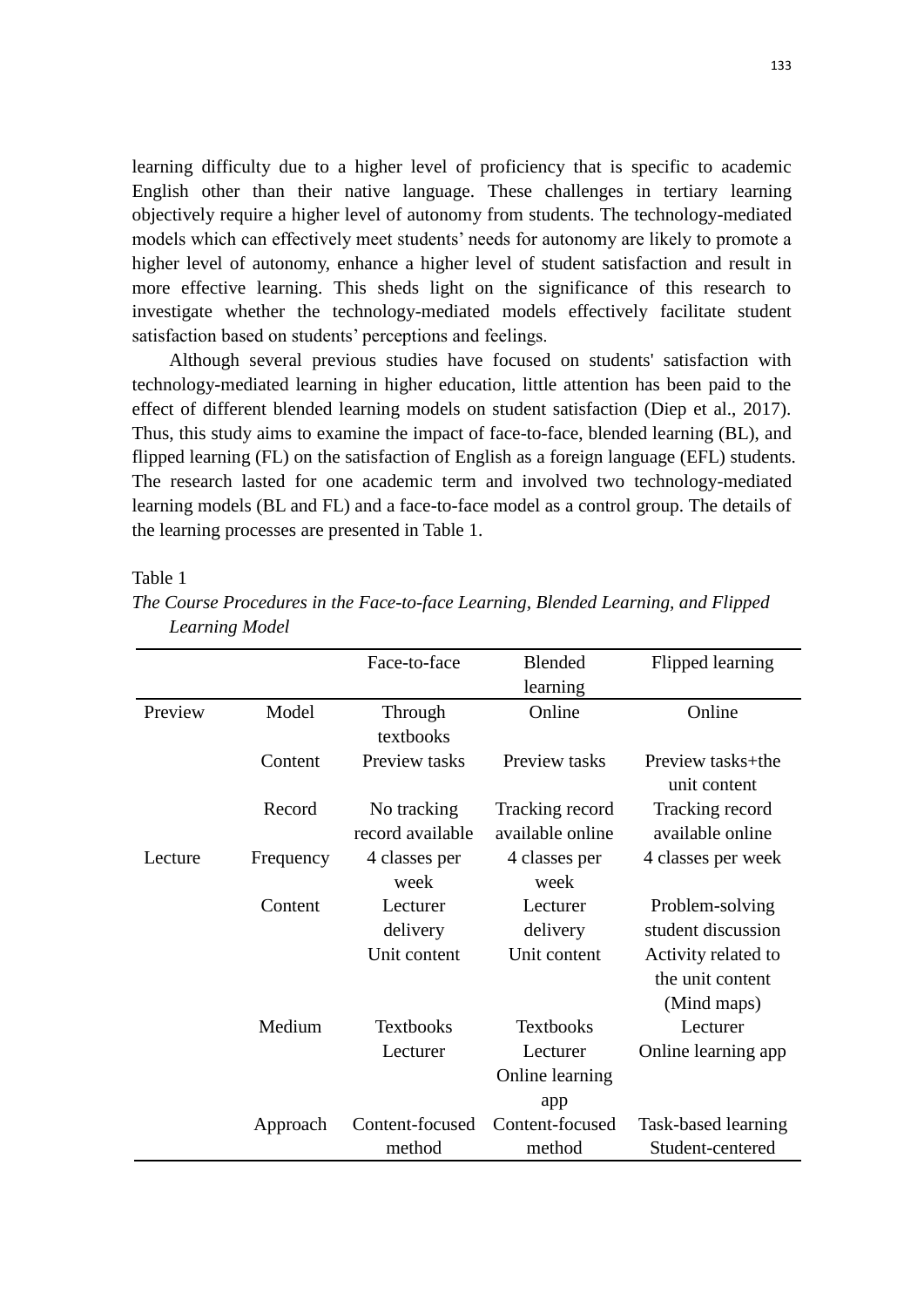|        |         | Lecturer-based | Lecturer-based  | method            |
|--------|---------|----------------|-----------------|-------------------|
|        |         | method         | method          |                   |
| Review | Content | Reflection and | Reflection and  | Reflection and    |
|        |         | writing        | writing         | writing exercises |
|        |         | exercises      | exercises       |                   |
|        | Model   | In paper       | In paper+online | Fully online      |
|        |         |                |                 |                   |

# **Literature review**

# **Theoretical backgrounds**

## *Self-determination Theory*

Satisfaction in a technology-mediated learning environment is, in essence, students' feelings and opinions towards adopting technologies in their learning process (Wong, 2019). This means that students' feelings will probably be satisfied when their psychological needs are met. Their innate psychological needs mainly refer to relatedness, autonomy, and competence, as defined by the SDT theory (Deci & Ryan, 2012). Relatedness refers to a person's desire and needs to socialize with others. In the context of a technology-mediated environment, relatedness means that students have a sense of belonging to the study community with digital support. Competence is closely related to self-efficacy. This indicates students' perceptions of their ability to cope with certain tasks. Autonomy refers to one's need for self-regulation (Wong, 2019). Since this research takes a philosophical stand on social constructivism, students' innate needs are believed to interact with their outside environmental factors, such as lecturer or digital factors. The existing literature has mainly focused on SDT's impact on student-teacher interactions (Chiu, 2021). However, besides teacher support, students also require digital support, which has seldom been addressed. Chiu (2021) found that the digital support provided by the learning management system engaged students better than teacher support. Digital support enhances students' psychological needs by offering various learning resources, promoting a positive learning atmosphere, and incorporating exercises and learning materials in a cognitively manageable manner. While some existing studies have highlighted the importance of investigations on technological influence on students' satisfaction, these studies have mainly focused on the impact of individual factors on student satisfaction such as independent learning skills and anxiety on academic English learning (Fei, 2016; Geng et al., 2021). There is a lack of comprehensive consideration of the multiple factors of technology-mediated learning on student satisfaction.

*Hexagonal E-learning Assessment Model and Sun et al.'s Model*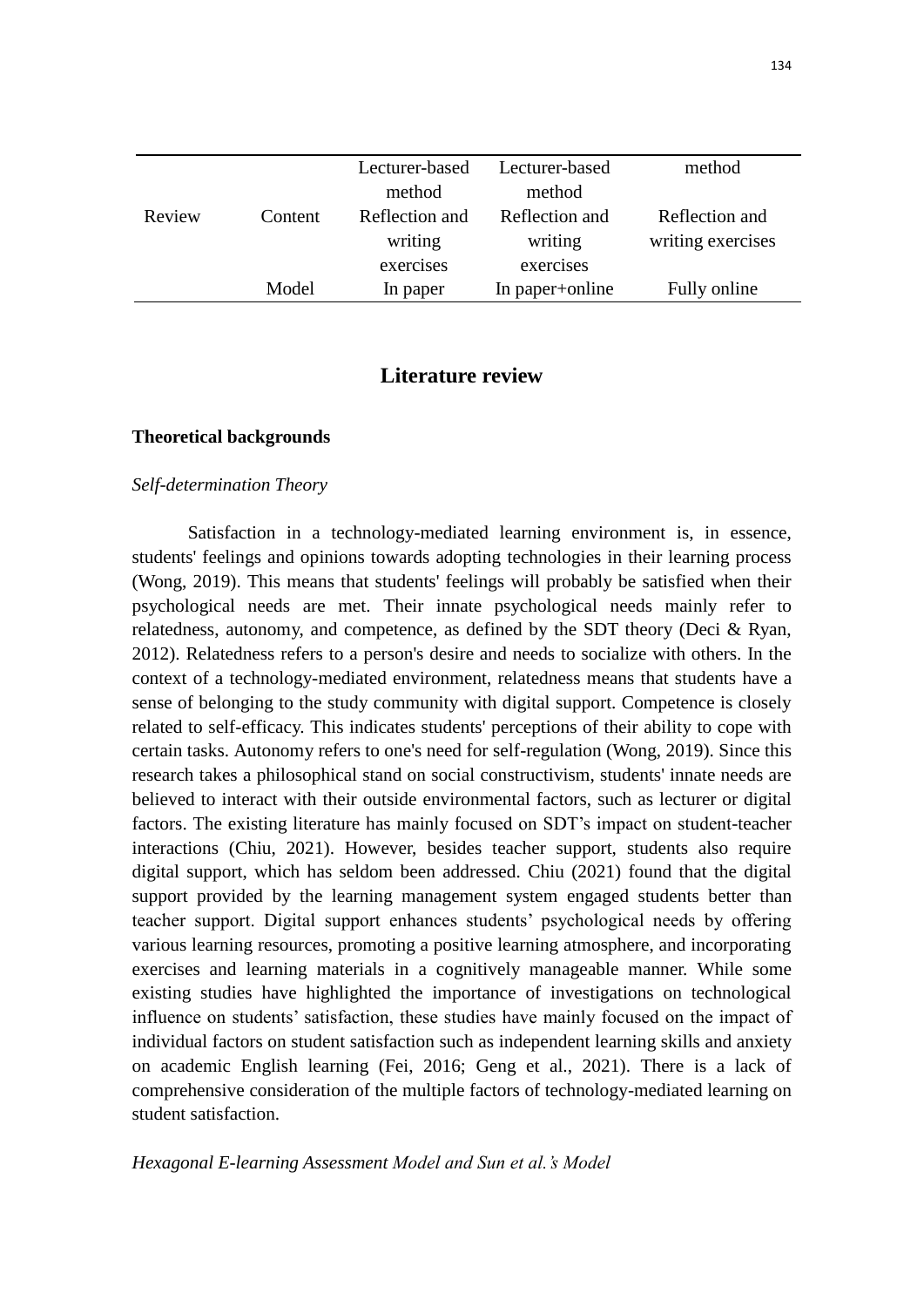With SDT measuring students' feelings, students' perceptions were measured through an adapted instrument model based on the Hexagonal E-learning Assessment Model (HELAM) and Sun et al.'s model to cover various aspects of satisfaction. (Ozkan et al., 2008; Sun et al., 2008). It suits the purpose of this research to examine the effects of possible factors of learning environments on student satisfaction. As shown in Figure 1, the new instrument for assessing students' satisfaction with TALL has six aspects: teacher, learner, course, technology, design, and environment.

Figure 1

*The Instrument to Measure Students' Perceptions Towards Technology-Mediated Learning*



Although a hexagonal e-learning assessment model was initially designed to measure the perceived satisfaction of a learning management system (LMS), the use of the model is not specific to LMS. HELAM model is deemed as one evaluation model that can be used to assess user satisfaction with a system of e-learning (Pritalia et al., 2018). The advantage being the research framework includes both social and technological dimensions. The social dimension involves the quality of the instructor and learner's perceived effectiveness, and the technology dimension includes system quality, Internet quality, content quality, and service quality. In line with the social constructivism theory, HELAM proposes that e-learning is influenced by social interactions (Ozkan  $\&$  Koseler, 2009). In that case, factors such as students, faculty, institutions, and systems take influence e-learning in an integrated way. Similarly, Sun et al. (2008)'s model integrates the student dimension, instructor dimension, course dimension, technology dimension, design dimension, and environmental dimension.

The ultimate reason for measuring students' satisfaction was that their satisfaction affected their user experience. Since user satisfaction is an important indicator of teaching and learning quality and efficiency (Taghizadeh & Hajhosseini,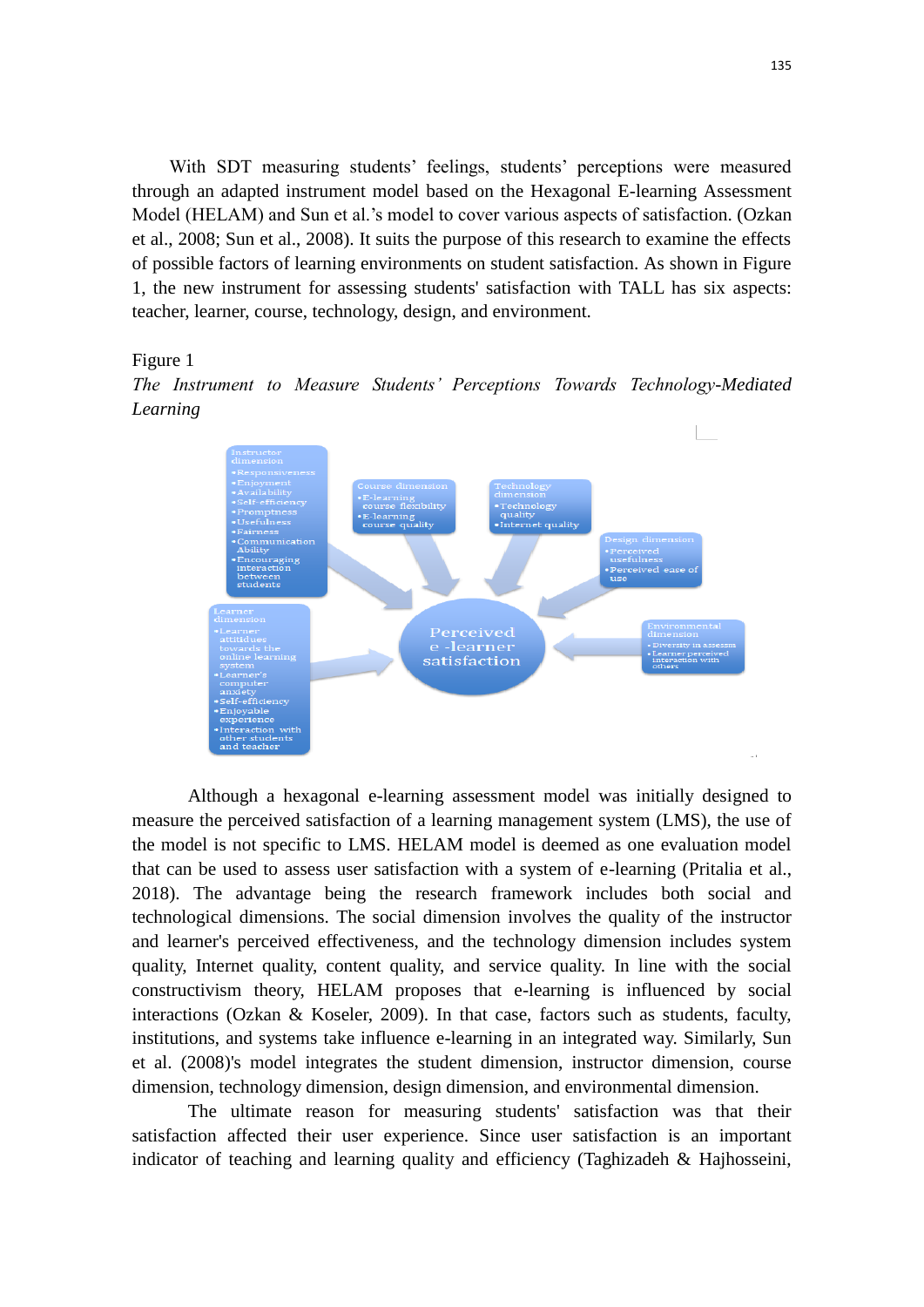2021), the more satisfied learners are with their learning experience, they are more likely to be successful in their academic studies. Meanwhile, the trend of technological advances has to put priority concern on the user experience. Rather than a static state, the relationship between technology-mediated learning, learner satisfaction, and learner behaviors is a dynamic, ongoing, and interactive process. This relationship is illustrated in Figure 2.

Figure 2 *Learner Satisfaction in a Technology-Mediated Environment*



### **Experimental backgrounds**

### *Satisfaction in blended learning and flipped learning*

According to previous research, the effects of BL and FL on student satisfaction are inconclusive (Cheng et al., 2019). Some studies reported the adoption of BL and FL yields positive attitudes in student satisfaction (Kintu et al., 2017; Lee et al., 2017; Taghizadeh & Hajhosseini, 2021; Yuen et al., 2019). However, their studies report negative feelings such as frustration from students after adopting FL (Fisher et al., 2020). However, students' decisions are not as simple as either positive or negative. It is necessary to take a more comprehensive consideration of satisfaction. First, student satisfaction can be interwoven. Students can hold both positive and negative views of different features of the same technology platform (Fisher et al., 2020). For example, students can be satisfied with the automatic writing evaluation function while complaining about the peer review function that some students feel embarrassed about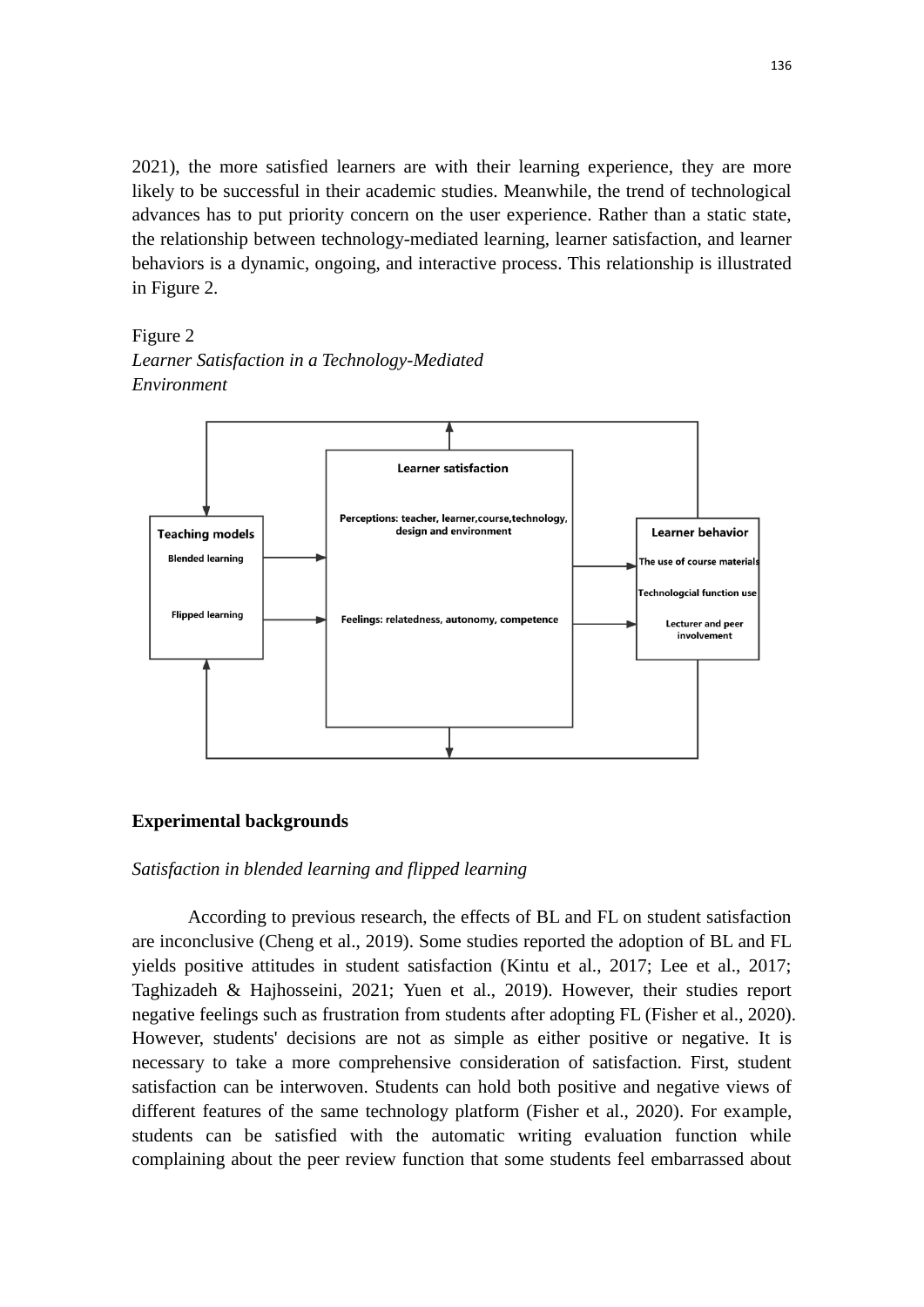evaluating other people's work. Second, the discussion of satisfaction on BL and FL in previous research has been confined to the discussion of its technical qualities. The BL and FL are not just a simple application of technology, but a learning environment in which the instructor, learner, technology, and environmental factors interacted in an integrated way; thus, these factors should be taken into account. Third, it is important to distinguish FL from BL. While some researchers regarded FL as just one form of blended learning, FL and BL, however, do not necessarily share the same definition. BL is defined as a combination of face-to-face and online learning (Dziuban et al., 2018). It is a broad concept that incorporates multiple types of BL models. While FL in language learning mainly refers to a learning model in which knowledge instruction is moved online before the lecture, the lecture gives more space for collaborative learning or project-based learning (Bauer-Ramazani et al., 2016). The essential concept of FL is to flip the classroom learning content via an asynchronous pre-study before the class. Some previous studies indicated that the advantage of adopting FL is that it promotes a higher order of learning, for example, analyzing, discussing, and creative activities (Lee et al., 2017). However, the design and implementation of BL and FL entail more sophisticated considerations. It is roughly known that when the technology-mediated learning models change from BL to FL, will there be any subsequent changes in students' perceptions and feelings towards e-learning. This research, therefore, aims to fill the gap by comparing students' perceptions among the 3 research groups (Face-to-face, BL, and FL) under the frameworks of HELAM and Sun et al.'s model and exploring students' feelings in BL and FL groups based on SDT theory.

### **Research questions**

1. To what extent does a technology-mediated learning environment (BL and FL) affect students' satisfaction?

2. How do students perceive the effects of technology-mediated learning environments (BL and FL) on their feelings towards EFL learning based on self-determination theory?

# **Methods**

To investigate the research questions, the study used a mixed-method approach with a quantitative questionnaire complemented by semi-structured interviews. The research first compared the EFL students' satisfaction levels among the BL and FL groups with a control group that engaged solely in face-to-face learning. Online one-to-one semi-structured interviews were conducted between the BL and FL groups for the interpretative data.

### **Context and participants**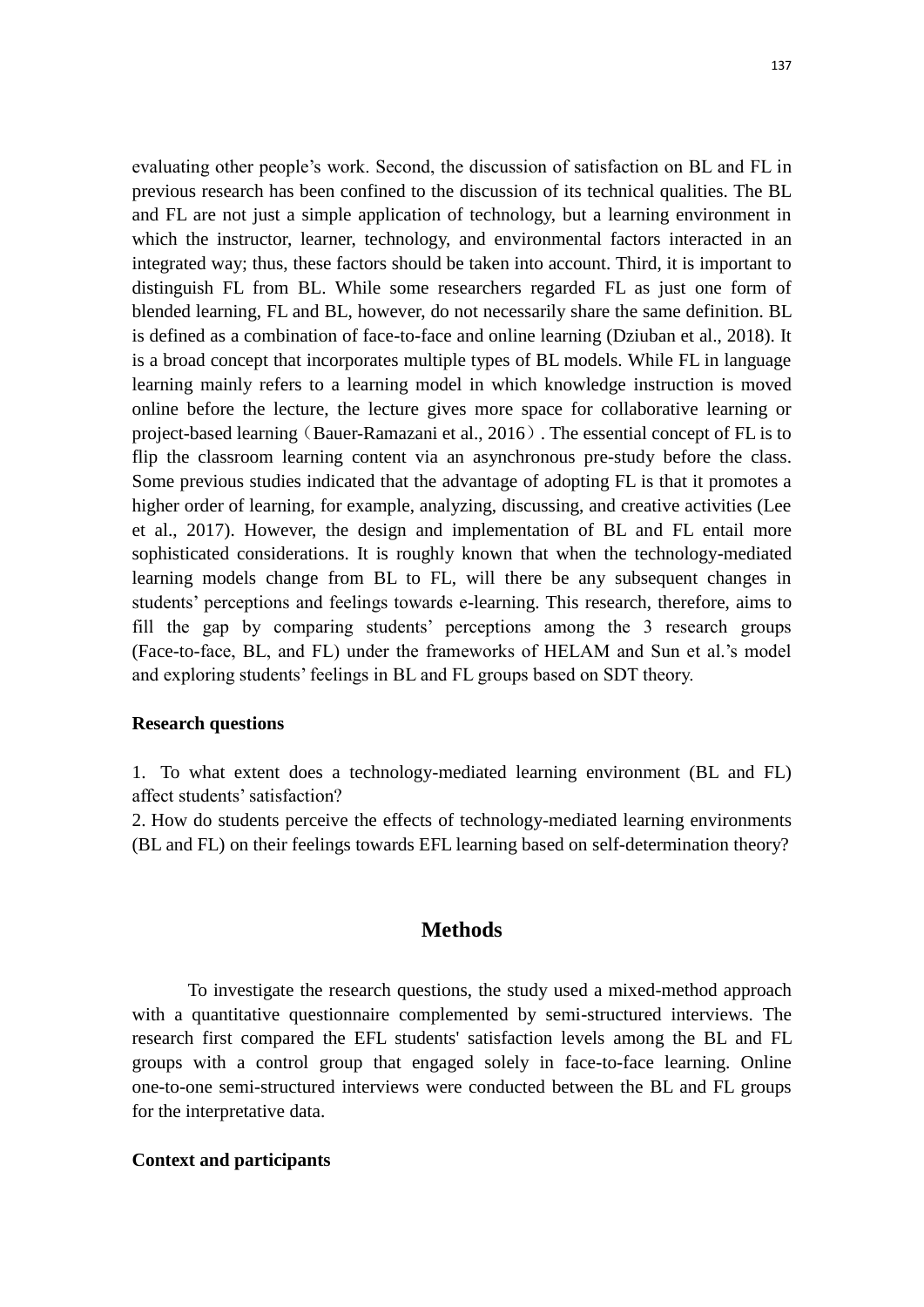The research was undertaken at three general polytechnic universities in Henan, central China. The English writing course is mandatory for all second-year undergraduate students. A total number of 356 students enrolled in this course shared the same course goals and materials. Five units were delivered in one academic term from September 2020 to January 2021. There were three groups: face-to-face (127 students), blended learning (108 students), and flipped learning (121 students). Each group had a lecturer who shared a similar educational background with English education or applied linguistics degrees and 10-12 years of teaching experience.

The convenience sampling method was selected to choose the target participants for the questionnaire, and the random sampling method was applied to recruit the interviewees. All participants were second-year Chinese undergraduate students majoring in engineering disciplines. The reason for selecting students in engineering disciplines was that students in these disciplines usually feel English writing is more challenging than their peers in the social sciences. All the participants shared a similar English learning experience wherein they started learning English in primary school and kept learning English as a subject until university. Their average age was 19 years, and their sex distribution was male (63.1%) and female (36.9%). We planned to recruit 100 participants for each group; however, a total of 282 students agreed to participate in this research and signed the consent forms (control, 86; blended learning, 98; FL, 98). The researchers collected their National College Entrance Examination Score (known as Gaokao), the participants had an average score of 111.5 on the English exam.

#### **Course procedure**

The writing course starts with a pre-study of the unit content, finishing the pre-tasks, and then the course goes with a classroom lecture. After the lecture, a review of reflections and exercises is required.

### **Data collection**

After obtaining institutional consent from the deans, the researchers collected the data electronically through www.wjx.com. The response style of the satisfaction questionnaire was a five-point Likert-type scale ranging from 1 (completely disagree) to 5 (completely agree) (totally agree). The researchers used the weighted average method to score the questionnaire and assigned each sub-section (completely disagree 1, disagree 2, uncertain 3, agree 4, completely agree 5) accordingly. The questionnaire had 38 items in total, with 5 items asking about demographic information, such as gender, age, disciplines, etc. The rest 33 items were about students' perceptions of their learning experience specific to the student, instructor, course, technology, design, and environmental dimensions. The questionnaire was written in Mandarin to ensure that all items were understood by the participants. Two EFL experts reviewed the questionnaire items to check for validity. Regarding the reliability of the questionnaire, a pilot test of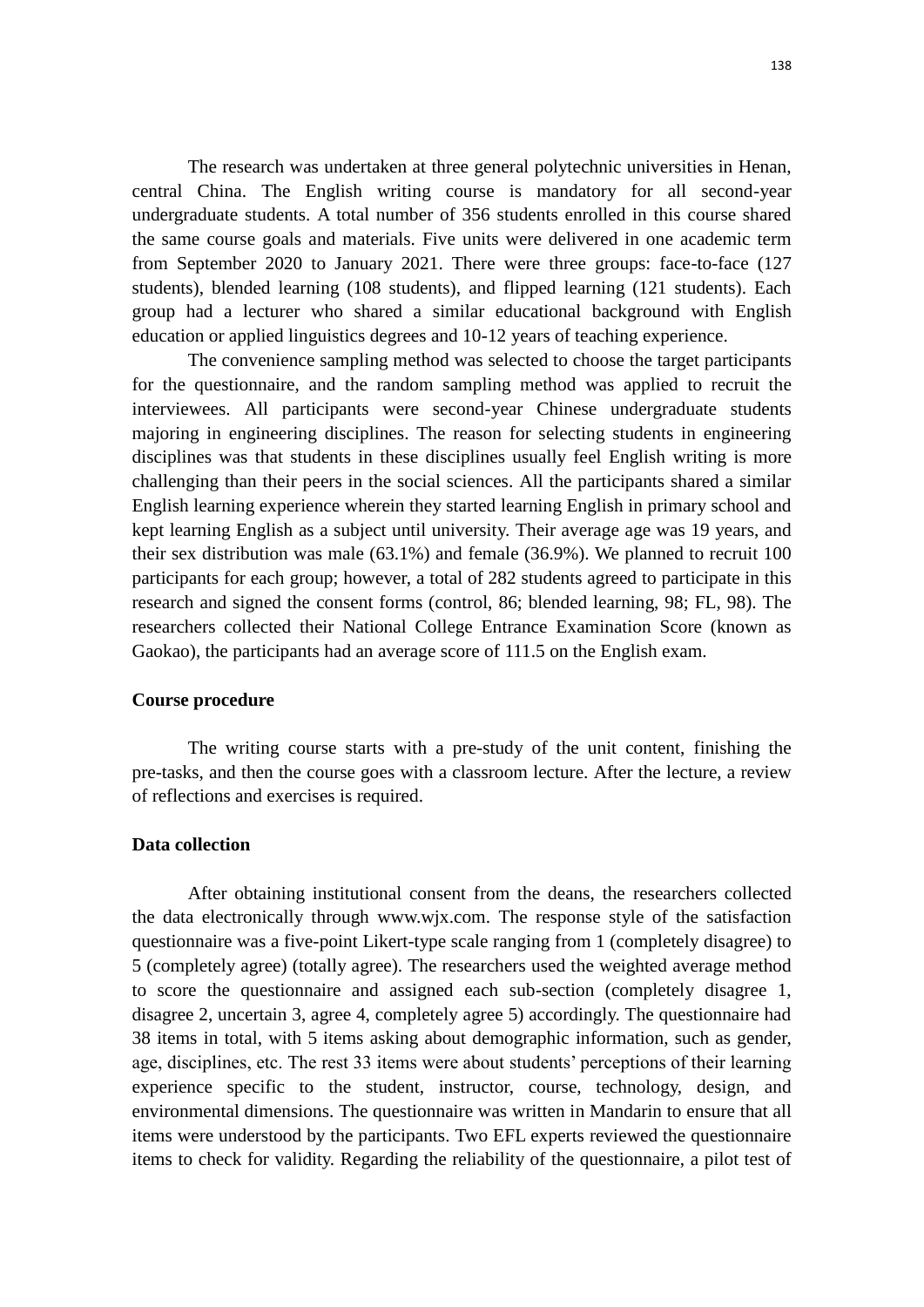47 students was conducted, and Cronbach's alpha was calculated using IBM SPSS 26. Cronbach's alpha was 0.951 and the KMO was 0.615, both of which were considered appropriate for the study. Participants accessed the questionnaire through a QR code scan. The questionnaires were sent at the end of the academic term in January 2021. Then, the researchers randomly selected six participants (BL:3 and FL:3) for the one-to-one semi-structured interviews. The interview aimed to explore the participants' feelings towards their technology-mediated learning experience in depth. Since the interview questions are guided by the self-determination theory of basic psychological needs, the questions mainly include three dimensions autonomy, competence, and relatedness. There were 10 interview questions in total. The first question asked about their general feelings towards their technological-mediated learning experience. Then the autonomy dimension includes cognitive interest, curiosity, satisfaction, and enjoyment, the competence dimension involves their study competence, learning achievements, and learning effects. The relatedness dimension refers to the student-student interaction, student-teacher interaction, and social communication related to technology-mediated learning. The interviews were conducted using WeChat. WeChat is an instant message system that provides text messaging, voice and video chatting, online payment, etc. The interview for each participant took up to 30 minutes. The interviews were conducted in Mandarin to allow participants to freely express their ideas without language barriers. During the interview process, follow-up questions such as "how" or "why" were randomly added based on the interviewees' responses.

#### **Data analysis**

The questionnaire data were analyzed using GraphPad Prism 9.0. An ANOVA test was adopted with Tukey post-hoc comparison. As for the interview data, all transcripts were transcribed verbatim through IFLYTEK Heard (https://www.iflyrec.com/) and then translated using a licensed translator. Data analysis was conducted using NVivo 12. The transcripts were analyzed through a thematic analysis approach. The reason for adopting thematic analysis is due to the research purpose for conducting the interviews. Since the interviews aim to explore students' feelings towards their technology-mediated learning experience in-depth, thematic analysis is a reasonable choice since it is good for exploring patterns across qualitative data and helps researchers understand the patterns of a phenomenon in depth.

# **Results**

The results indicate that there are significant statistical differences between the control and technology-mediated groups. Both BL and FL groups satisfied the participants at a similar level. The results show a statistically significant difference at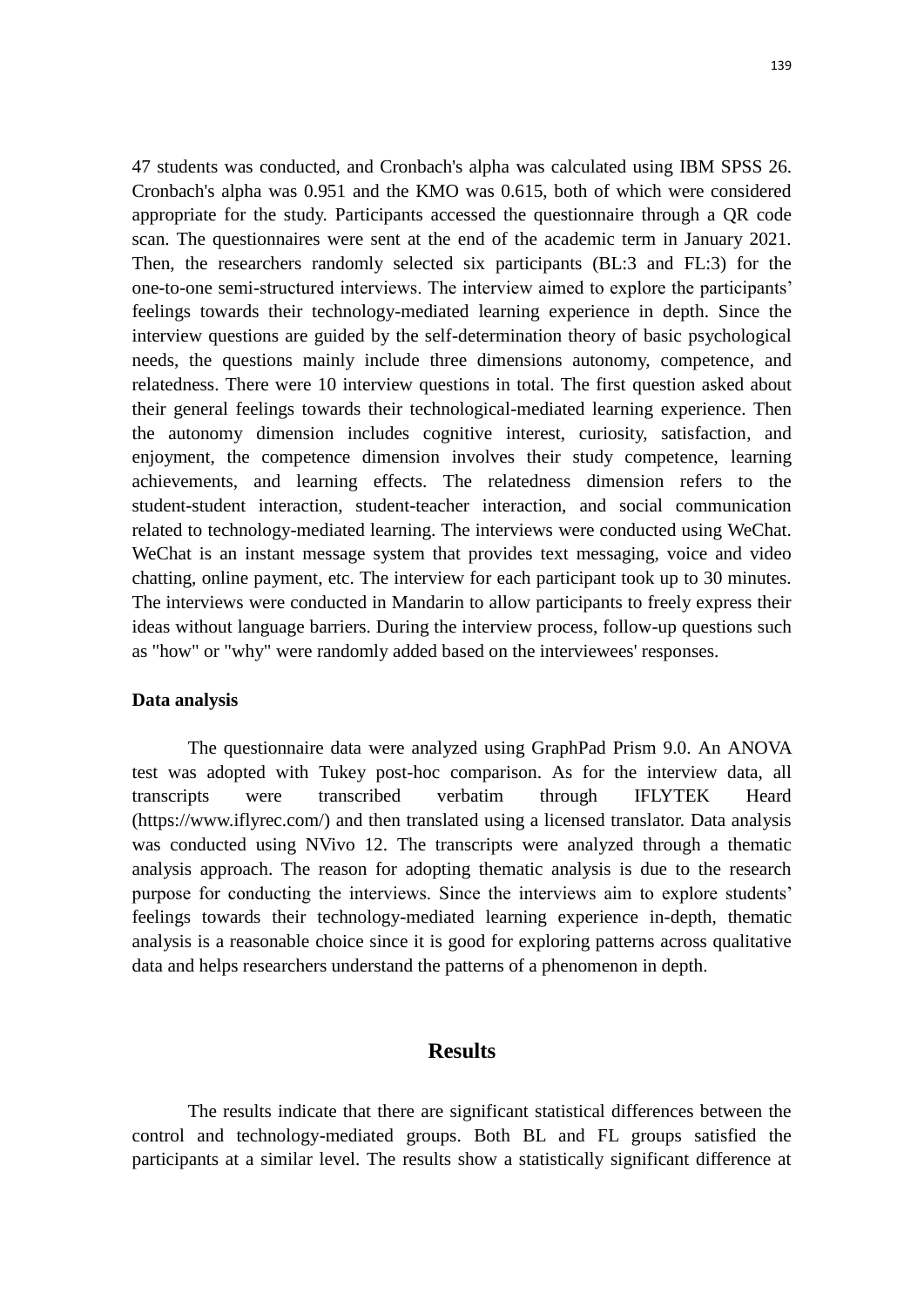the p<0.05 level in student satisfaction scores among the three groups:  $F(2, 282) = 8.33$ , p=0.00. Despite the results being statistically significant, the numerical actual difference was not significant. The mean scores in the technology-enhanced groups were slightly higher than those in the control group. The effect size was 0.05, using eta squared. Post-hoc comparisons using the Tukey HSD test showed that the mean score in the control group  $(M=3.48, SD=0.64)$  was significantly different from that of the BL group  $(M=3.77, SD=0.64)$  and FL groups  $(M=3.85, SD=0.66)$ . However, the BL and FL groups showed no significant difference, as illustrated in Figure 3.

Figure 3 *ANOVA Test Results in Satisfaction*



As illustrated in Figure 4, the student satisfaction means in the BL and FL groups were higher than those in the control group in every dimension. Among all the three groups, the highest mean score was in the lecturer dimension. This dimension measured whether the lecturers truly replied to students' questions through the three models and whether the student-teacher interactions were effective. The satisfaction means in the student dimension are the lowest. The questionnaire items include statements about how the three models support their self-regulated learning, to what extent they perceive the three models to meet their academic learning needs, etc. The means in the remaining dimensions remained at a similar level.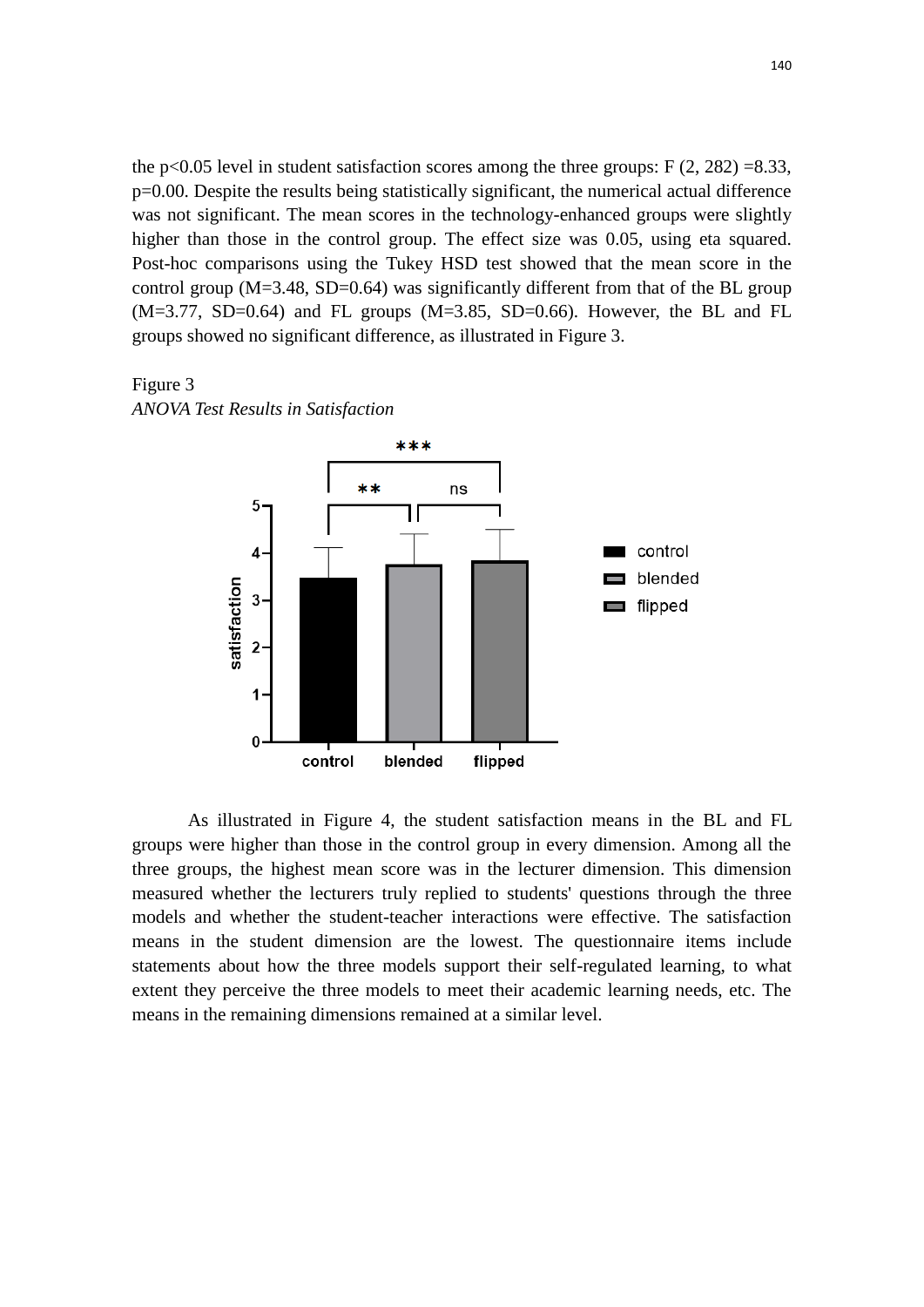

Figure 4 *Student Satisfaction Means in Dimensions*

From the transcripts of the six interviewees (Figure 5), themes such as autonomy, competence, and relatedness were identified. In terms of autonomy, the majority of the interviewees expressed positive feelings towards the technology-mediated learning environment for being more self-initiating, as shown in Figure 4. They expressed feelings such as 'motivated' and 'enthusiastic' towards BL and FL for providing the opportunity to self-regulate the pace of learning and raise awareness for self-regulated learning. They were also motivated by the student-centered learning style. For example, Interviewee 1 reported that she was satisfied with supplemental online learning in the BL model because the online platforms provide detailed explanations and examples of academic writing skills. She could access them at any time at her disposal.

*Since the teacher cannot cover everything in class, and then if I need to improve myself, I think I still need some detailed explanations on the platforms. Oh, I am satisfied with that part. (Interviewee 1).*

However, interviewee 6 expressed anxiety in the FL model due to its reliance on students' self-discipline. Since students have to finish the course knowledge learning before having group discussions or other creative activities in class, the learning style put those students who lacked self-discipline in a disadvantageous situation.

*I found that many classmates around me, including me, sometimes just do not always follow what the teacher told us to do, not always follow the instruction in*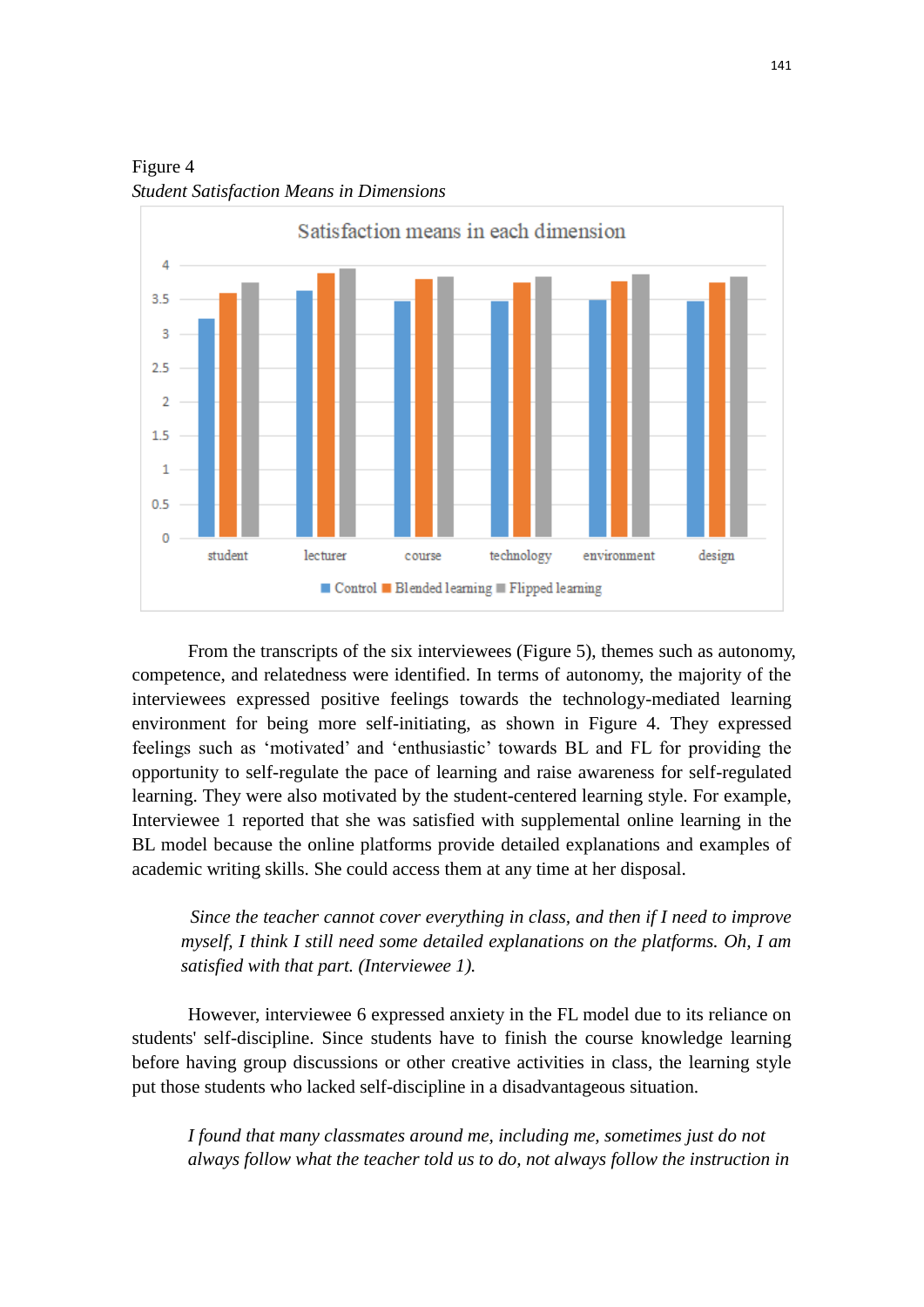*the online systems. As time went on, some felt frustrated and gave up completely (Interviewee 6).*

### Figure 5

*Students' Feelings Towards the Technology-Mediated Learning Environment*



Furthermore, the theme of competence was frequently mentioned by interviewees. They reported stronger self-confidence compared to higher school times. Since they were able to increase academic knowledge, enrich their awareness, and expand their scope of thinking by engaging in the technology-mediated learning environment, they feel more confident in dealing with EFL learning. For example, interviewee 2 expressed that he felt more self-confident about communicating in English because of the frequent exposure and practice of the English language.

*In high school, it was just memorizing words and then there was some fixed grammar learning, and then… Then when I got to university, I thought I had heard so much, spoken so much, and written so much. So, I am confident to speak and write more English now. (Interviewee 2)*

Regarding the theme of relatedness, almost all the interviewees showed positive attitudes towards online group discussions (Figure 4). Through online group work, they felt a sense of commitment to online tasks and are easily motivated by others. Since the classmates may have different ideas about the same writing topic, students expressed their feelings using expressions such as 'interested,' 'fun doing it,' and 'enjoy sharing ideas' when having teamwork with their peers in FL.

*The advantage of online group discussion over individual study is that 1000*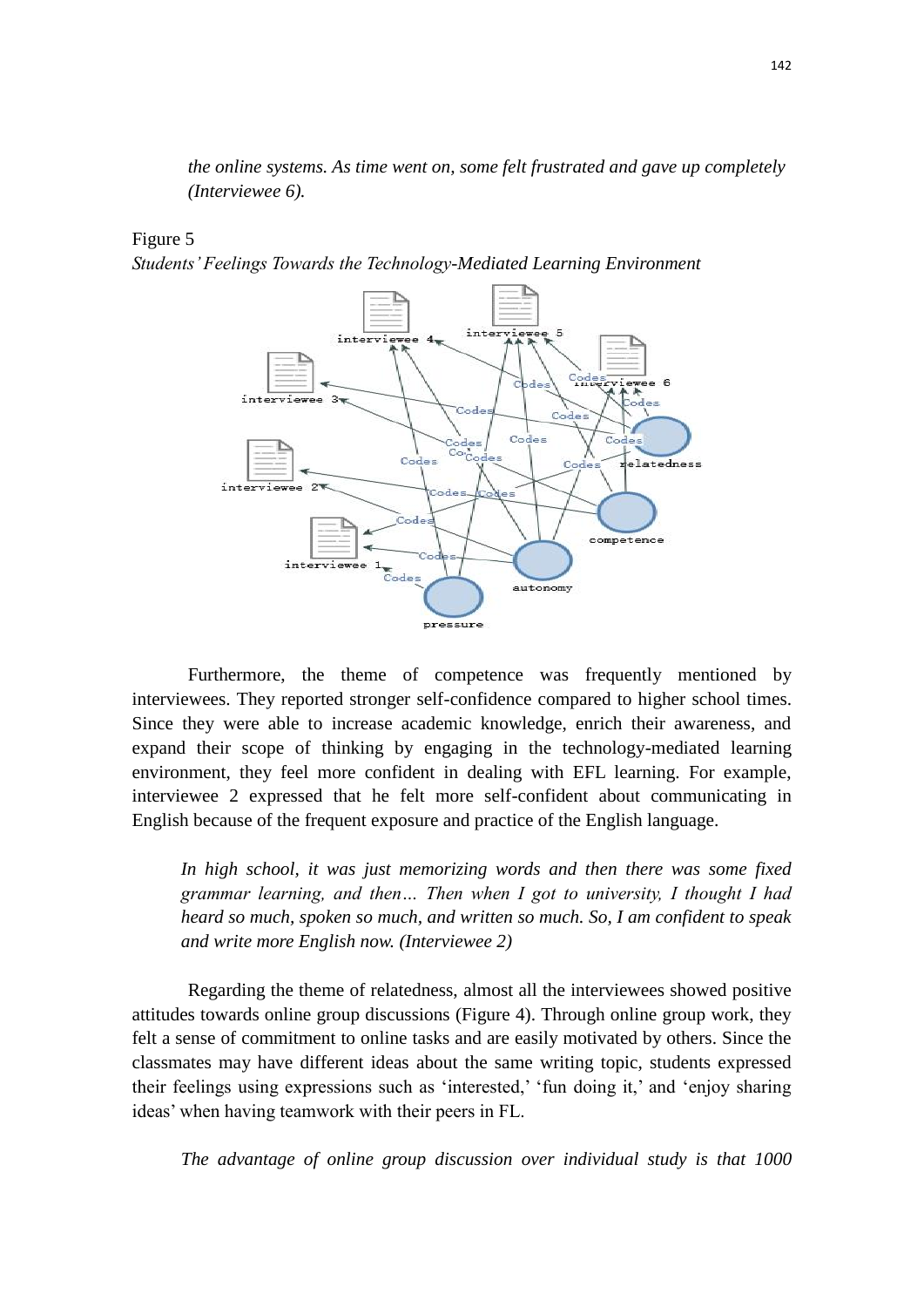*readers may have 1000 Hamlets, and everyone can express a different point of view; students learn and discuss together. I find it fun doing this and I like this kind of learning (Interviewee 4).*

For students who are introverted and may hesitate to ask questions, the technology-mediated learning environment provides them with opportunities to communicate with the lecturers online. They feel more comfortable expressing themselves online, and their voices are more frequently heard through online learning systems.

*I felt more in touch with the teacher, and what the teacher said online was probably more helpful to me. I feel a bit closer to the teacher (Interviewee 1).*

In addition to all the positive feelings, the theme of pressure emerged. Half of the interviewees expressed feelings of pressure when the online learning time or the number of online systems got overwhelming. They felt stressed to cope with the excessive online learning loads. They reported that the overloaded online and offline assignments made them feel exhausted, and the long-time staring at screens was likely to damage their eyes. If the design of BL and FL lost the balance in distributing time or tasks, they tended to feel frustrated to cope with them.

*Don't have too much homework, you have it online, and the teacher assigns it offline; instead, it becomes a lot of pressure (Interviewee 1).*

# **Discussion**

The research findings firstly indicate that a technology-mediated learning environment can help meet students' needs for autonomy, competence, and relatedness. The finding is consistent with the previous finding that the learning environment and process can have an impact on people's core psychological demands for competence, autonomy, and relatedness (Power & Goodnough, 2018, Yazawa, 2021). Since student satisfaction is a reflection of their needs and expectations (Zhao & Yuan, 2022), the models that meet the needs of students are more likely to satisfy the students. The reason for supporting students' psychological needs is based on the theoretical point that students' psychological needs are a prerequisite for their motivation in academic English learning (Alamer & Lee, 2019). When their basic psychological needs are met, they are motivated by intrinsic factors, such as cognitive interest, curiosity, enjoyment, etc. The intrinsic motivation urges them to put more effort to study, thus a higher chance results in a more effective study. Although some research indicates that intrinsic motivation is positively related to student learning effectiveness regardless of the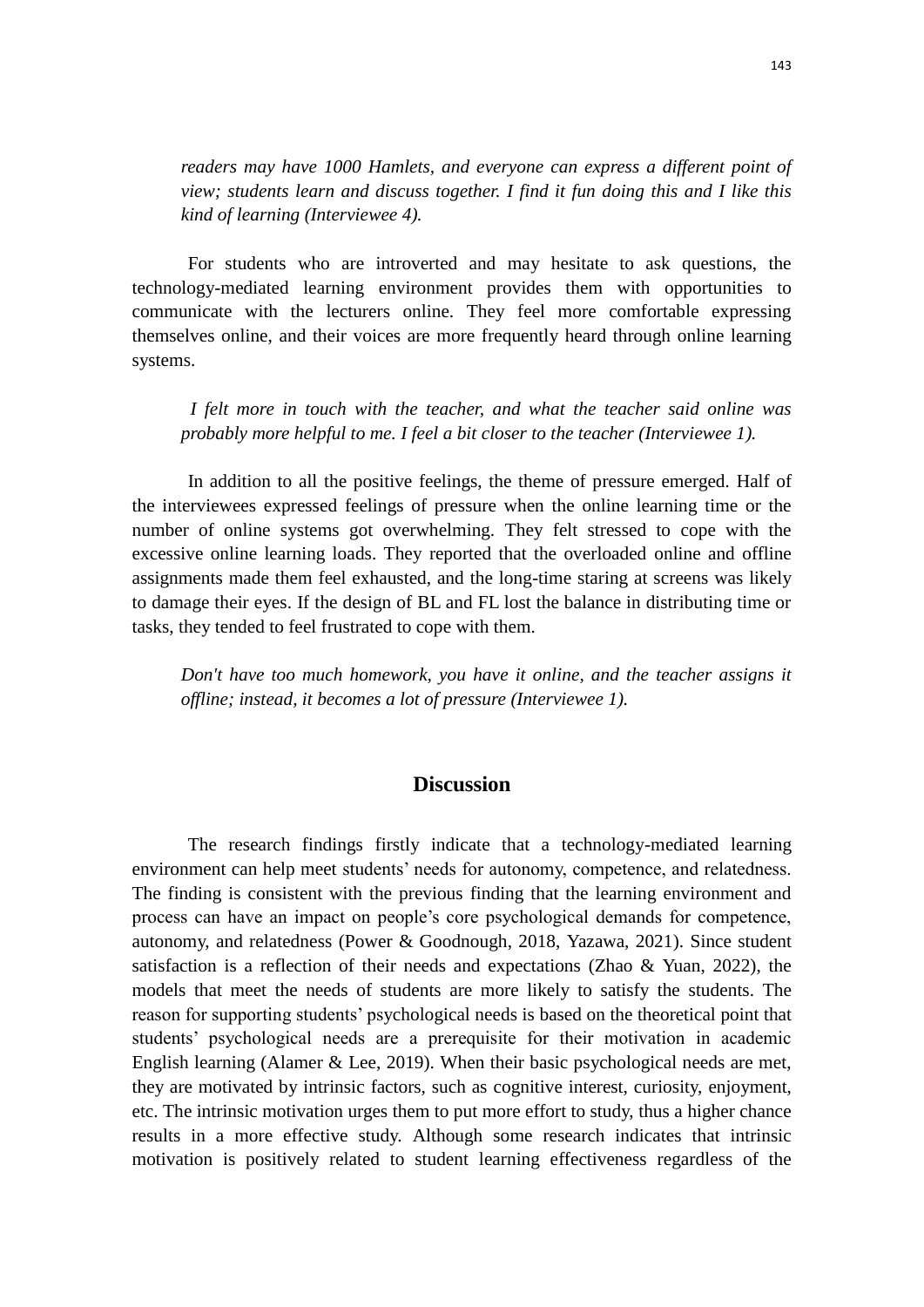learning environment (León et al., 2015), this research aims to explore the possible similarities and differences in the extent to which technology-mediated learning environments facilitate students' language learning. Since humans are not isolated from society, the learning process is perceived as a process of the constant interaction of their basic psychological needs and the social environments. The way technology-mediated learning environments facilitate students' psychological needs are manifested in the following aspects. Firstly, engaging in a technology-mediated environment meets their needs for autonomy. It enables students to be more self-motivated. Students possessed more control over their pace of learning. Compared to the sole learning style in the teacher-dominant face-to-face learning group, technology-mediated learning facilitates flexible learning pace and time, fosters independent learning skills, and supports personalized learning strategies (Rahman et al., 2015; Siew et al., 2015). Secondly, the increased self-confidence in EFL learning can be another reason why satisfaction in technology-mediated learning groups surpassed the face-to-face group. Students' self-confidence was strengthened as a result of increased access to learning resources and, as a result, a broader understanding of knowledge. Since English is a foreign language to Chinese students, the technology-mediated learning environment increased their exposure to the target language and chances to practice the target language. The interview result in this research reveals that students in the technology-mediated learning groups felt "more confident to express themselves in English". Our research result is consistent with Fisher et al.'s (2021) study that found that students' self-confidence increased as a result of FL. Technology-mediated learning was reported to promote students' self-efficacy through the online delivery of instruction videos before face-to-face classes (Lin et al., 2019). Thirdly, students' needs to relate to others were also strengthened by the diversified means for interaction, such as online discussion forums, instant messaging, emails, etc. For students who are too shy to communicate face-to-face, technology-enhanced learning provides them with alternative communicative options.

Secondly, the research results indicate that the technology-mediated learning models (both BL and FL) significantly satisfied students at a higher level than the face-to-face control group in their academic English learning. Of all the factors that can influence students' satisfaction such as learner, lecturer, course, technology, design, and environment, lecturer influence takes a stronger impact over the rest of the factors. According to the previous studies, the impact of instructors on students' satisfaction in face-to-face learning has been the focus of previous SDT research (Shin & Johnson, 2021). Our research indicates that instructor influence also plays a crucial role in student satisfaction in technology-mediated learning. Despite students' need for autonomy in the learning process, they also value the instructors' guidance in their learning process in technology-mediated learning. This shed light on the importance of teacher education and training to prepare for the effective guidance that promotes student satisfaction.

Thirdly, our research result indicates that students perceived BL and FL satisfied them at a similar level. Previous research has lacked direct comparisons between BL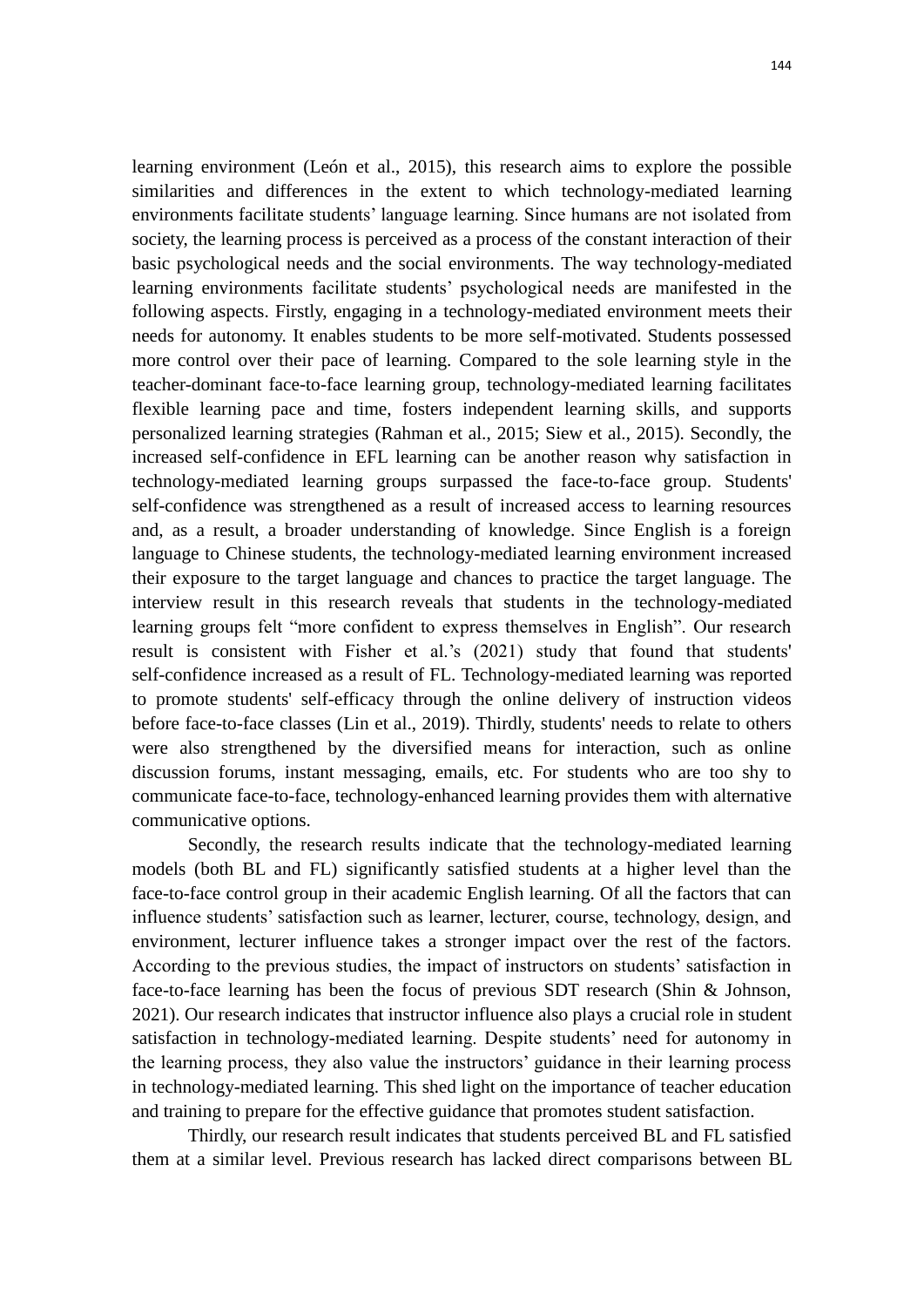and flipped learning in terms of student satisfaction, mostly previous comparative studies are between blended and face-to-face learning or between flipped and face-to-face learning (Filak & Nicolini, 2018). The present research indicates that while there is a significant difference in students' satisfaction between technology-mediated groups and face-to-face groups, the inclusion of flipping, which is the major difference between BL and FL in this research, does not necessarily satisfy students more. The present finding echoes the previous statement that FL is more applicable to highly motivated students (Kim, 2019). Since FL requests a high level of self-discipline to memorize knowledge before the face-to-face classes, the course then favors students with strong self-regulation. The prerequisite for self-discipline inevitably differentiates students. Students who lack self-discipline are prone to falling behind, becoming upset, and eventually abandoning their studies. The frustration experienced by those students may compromise the means of satisfaction with FL among the overall sample population.

Fourthly, the study reveals that when the workload is disproportionately large, students in both BL and FL have a psychological need to relieve stress. When online components in the technology-mediated learning environment exceed the acceptable level, students tend to feel stressed. Despite all the benefits, BL and FL can also pose several challenges that can lead to frustration (Abeysekera & Dawson, 2015; Nouri, 2016; Sun et al., 2017). For instance, pressure can be experienced by students who are less proficient in computer skills (Fisher et al., 2021). Students who are more confident with learning technology, are more likely to be engaged in classroom activities (Zhu et al., 2021). In this research, interviewees in this research expressed their feelings as "beneficial but challenging" that have to deal with foreign language anxiety alongside the online learning anxiety in their academic English course. Foreign language anxiety refers to the fear experienced by learners when they express themselves in the target language (Zhang & Chen, 2021). For example, interviewee 5 expressed her difficulty in adapting to the new changes. Despite her belief that FL positively influences her learning, she still finds it challenging to deal with sometimes.

*My feeling is that I will be honest to say that a complete flip-learning, although it is positive, is something I feel is a bit unrealistic and challenging for me at the moment (Interviewee 5).*

Therefore, a balanced paradigm would be more reasonable for a technology-enhanced learning environment to satisfy students' needs for autonomy, competence, relatedness, and pressure alleviation.

# **Conclusion**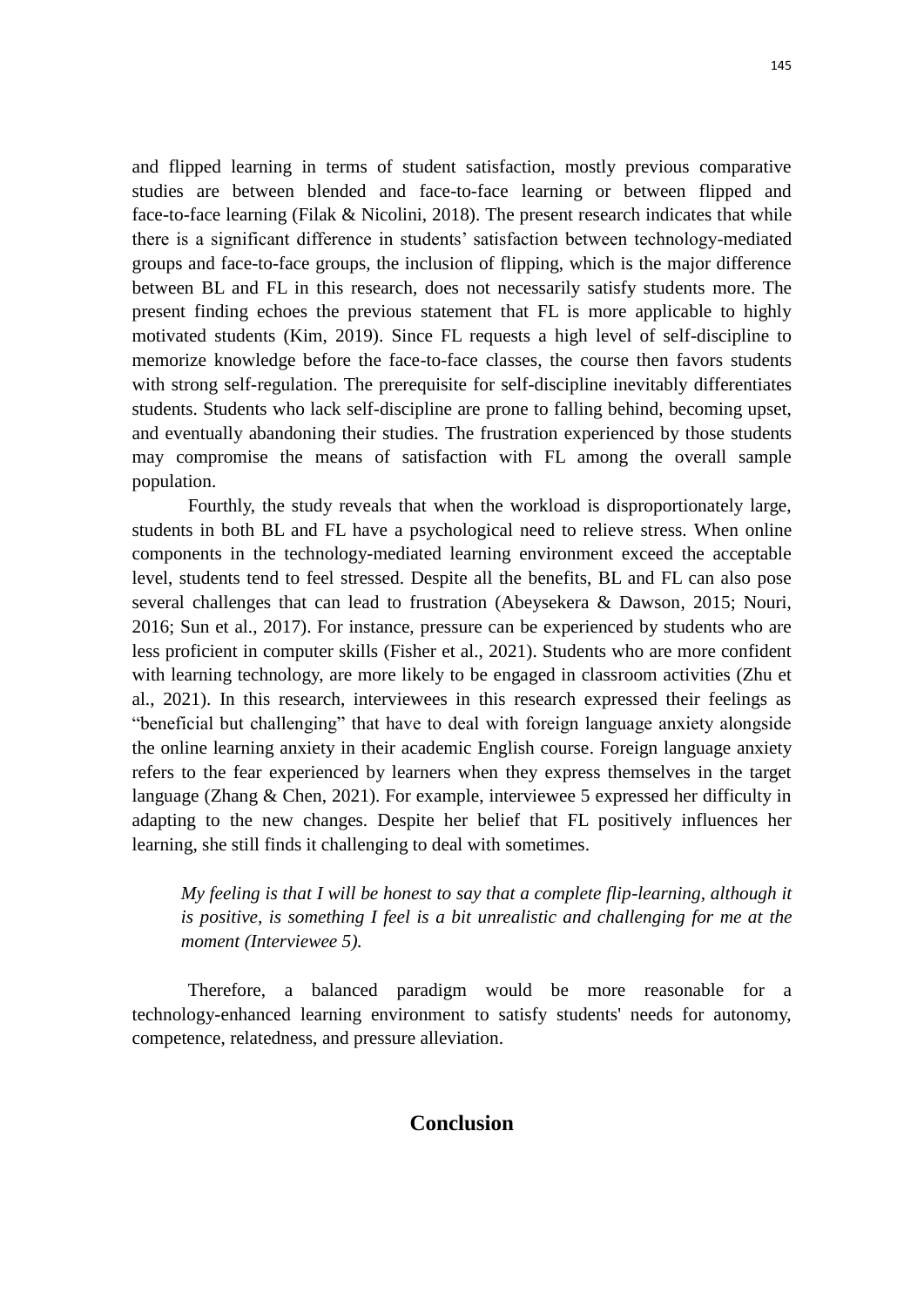Although the technology-mediated learning environment has become a global trend due to the outbreak of Covid-19, there is limited concern about how technology-mediated learning influences students' satisfaction with academic English learning despite that technology-mediated learning is becoming a common form of learning. This research takes a social constructivism philosophical stand that students' satisfaction is constructed through the integration of their innate needs for autonomy, competence, and relatedness and the outside learning environmental factors, such as instructor, course, design, technology, etc. Firstly, the research findings show both BL and FL groups result in a higher level of satisfaction than the face-to-face group. This indicates that technology-mediated learning facilitates student satisfaction with academic English learning. Of all the learning environmental factors that relate to the technology-mediated learning, instructor factors obtain the highest means indicating that instructor influence still plays a crucial role in student satisfaction in the technology-mediated learning environment in the Chinese higher educational context. Secondly, there is no significant difference between BL and FL in student satisfaction. This indicates the inclusion of flipping does not necessarily satisfy more in their academic English learning. Thirdly, when the learning form is increasingly dependent on the technology-mediated learning mode, students tend to feel stressed about it.

#### **Implications, Limitations, and Suggestions**

This research provides practical implications with the academic English course design to course designers, instructors, and other stakeholders that it supports the application of a technology-mediated learning environment in the learning of academic English. Similar to face-to-face learning, teacher influence is important in promoting student satisfaction in a technology-mediated learning environment. Therefore, the related teacher education and training are necessary to prepare teachers professionally to adapt to a technology-mediated learning environment. Furthermore, this research reveals that students' stress threshold should be considered when the learning approach is getting highly dependent on technology-mediated learning. Both interviewees in both BL and FL expressed the need for stress alleviation and time to adapt to all the changes accompanied by the shift in learning forms.

There are some limitations to this study. First, at the time of conducting this research, only the first-semester students had access to the BL and FL learning model. A longer research period is needed to continuously investigate student satisfaction. Although this research lasted for one academic term, a longitudinal study is needed to further track possible changes in student satisfaction. Another limitation is the possible impact of individual differences on student satisfaction caused by the three different lecturers. Lastly, although lecturers delivered the same course content and assignments, it is not possible to ascertain the online study time students spent after the classes. Future investigations are needed to shed more light on the effects of different technology-enhanced learning modalities.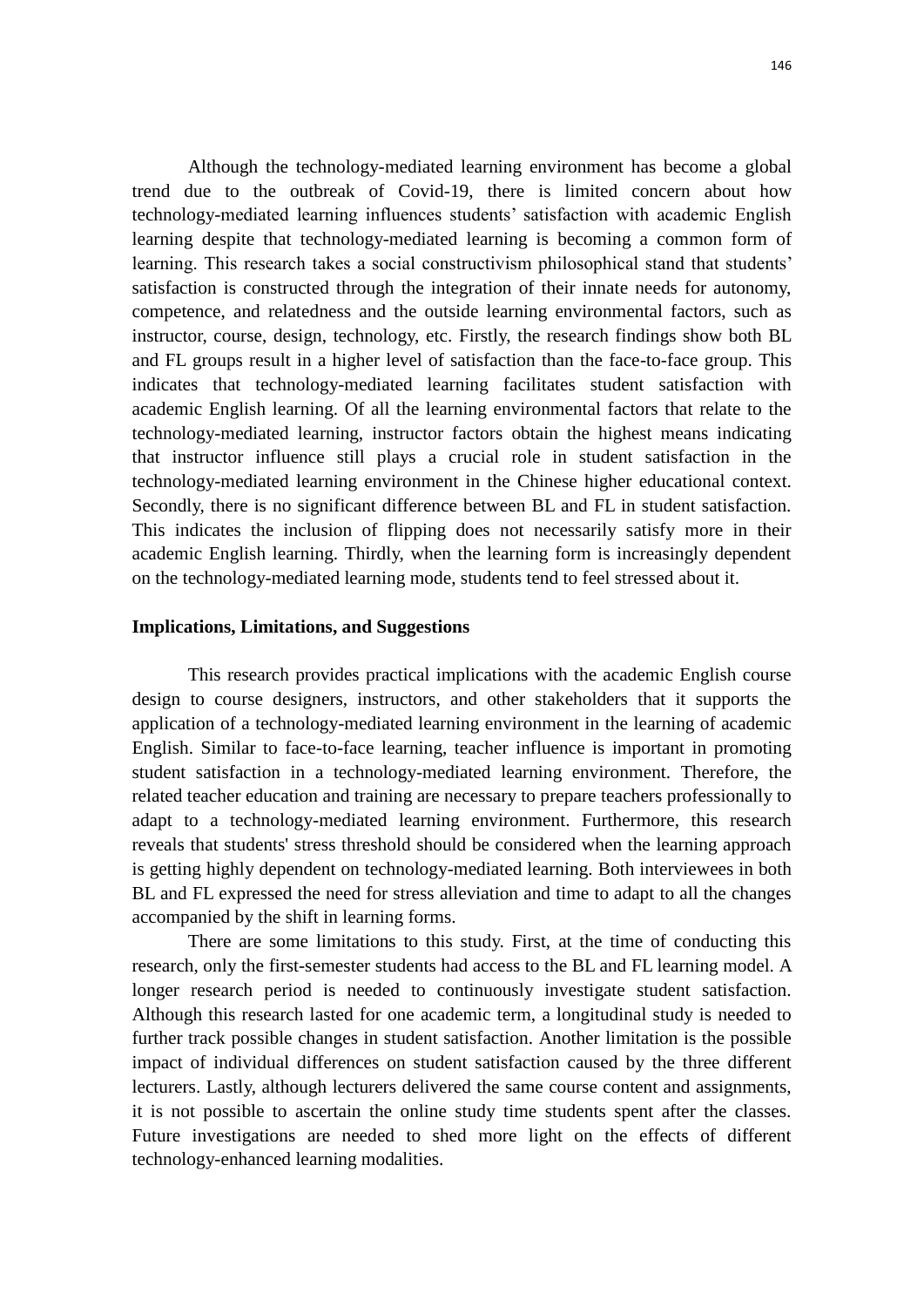# **Acknowledgement**

The article is sponsored by the Innovation and Promotion Project on Corpus-based English Writing of Quality Education (No.CUC210M01008)& Education and Teaching Reform Project on Corpus-driven English Writing Course in Communication University of China(CUC).

## **References**

- Abeysekera, L., & Dawson, P. (2015). Motivation and cognitive load in the flipped classroom: definition, rationale and a call for research. *Higher Education Research & Development*, 34(1), 1-14.<https://doi.org/10.1080/07294360.2014.934336>
- Akadiri, S.S., Adebayo, T.S., Rjoub, H. (2022). On the relationship between economic policy uncertainty, geopolitical risk and stock market returns in South Korea: a quantile causality analysis. *Annals of Financial Economics, 7*(2),22–34 DOI: 10.1142/S20104952225000872250008-1
- Akbay, S., Özel, Ç. A.; Taşdelen, Ö., Önder, A. N. & Güven Yıldırım, E. (2022). Development of light and QR-code assisted brain lobes and their tasks model and views of teacher candidates on the model. *International Online Journal of Education and Teaching (IOJET), 9*(1). 263-283. URL: https://www.iojet.org/ index.php/IOJET/article/view/1573
- Alamer, A., & Lee, J. (2019). A motivational process model explaining L2 Saudi students' achievement of English. *System,* 87, 102-133. https://doi.org/10.1016/ j.system.2019.102133
- Bauer‐Ramazani, C., Graney, J. M., Marshall, H. W., & Sabieh, C. (2016). Flipped learning in TESOL: Definitions, approaches, and implementation. *TESOL Journal*, 7(2), 429-437. <https://doi.org/10.1002/tesj.250>
- Cancino, M., & Panes, J. (2021). The impact of Google Translate on L2 writing quality measures: Evidence from Chilean EFL high school learners. *System*, 98, 102464. <https://doi.org/10.1016/j.system.2021.102464>
- Cheng, L., Ritzhaupt, A. D., & Antonenko, P. (2019). Effects of the flipped classroom instructional strategy on students' learning outcomes: a meta-analysis. *Educational Technology Research and Development*, 67(4), 793-824. https://doi.org/10.1007/ s11423-018-9633-7
- Chiu, T. K. (2021). Digital support for student engagement in blended learning based on self-determination theory. *Computers in Human Behavior*, 124, 106909. <https://doi.org/10.1016/j.chb.2021.106909>
- Deci, E. L., & Ryan, R. M. (2012). Self-determination theory. In P. A. M. Van Lange, A. W. Kruglanski, & E. T. Higgins (Eds.), *Handbook of theories of social*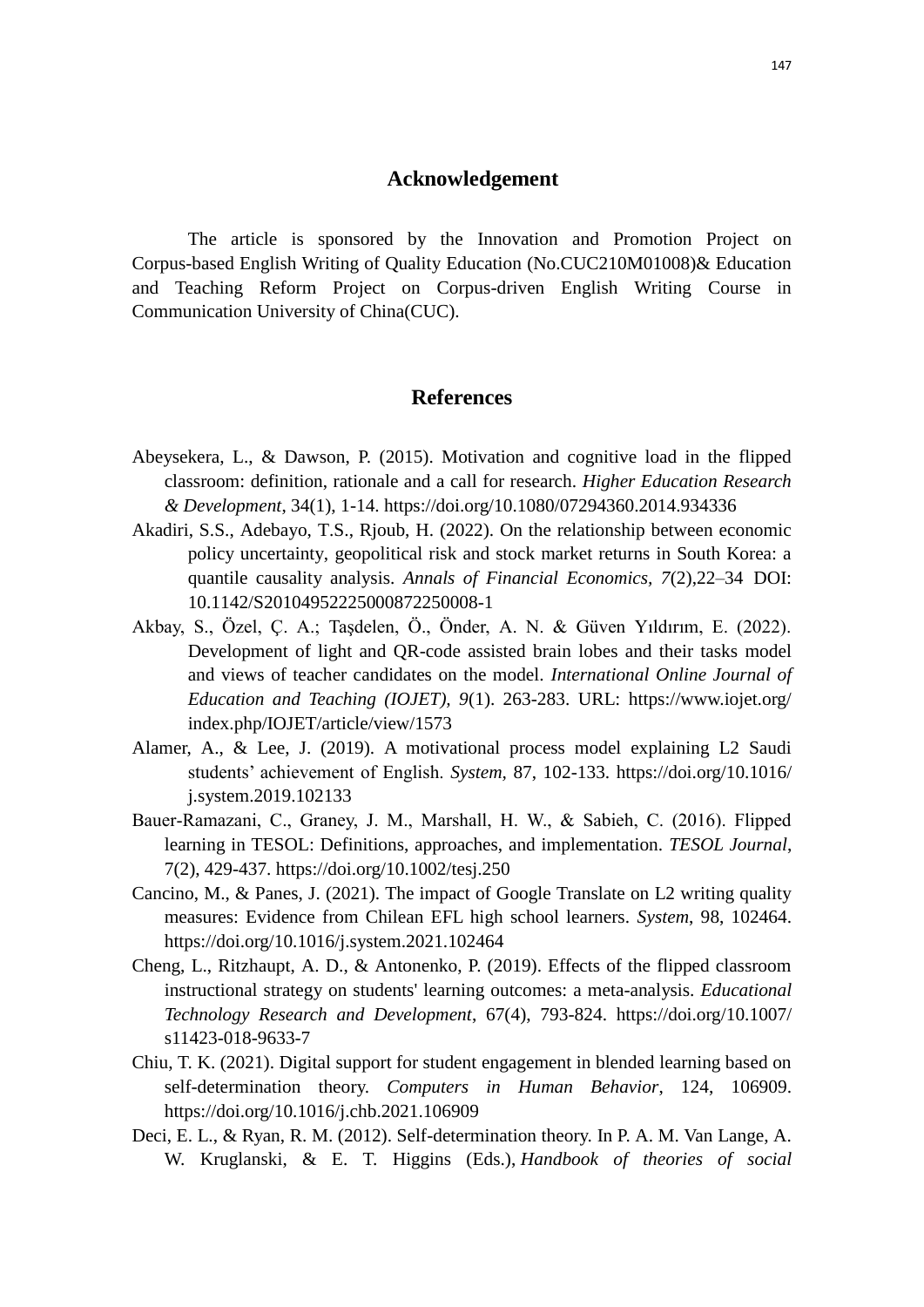*psychology* (pp. 416–436). Sage Publications Ltd.

- Diep, A. N., Zhu, C., Struyven, K., & Blieck, Y. (2017). Who or what contributes to student satisfaction in different blended learning modalities? *British Journal of Educational Technology*, 48(2), 473-489.<https://doi.org/10.1111/bjet.12431>
- Dziuban, C., Graham, C. R., Moskal, P. D., Norberg, A., & Sicilia, N. (2018). Blended learning: the new normal and emerging technologies. *International Journal of Educational Technology in Higher Education*, 15(1), 3. https://doi.org/10.1186/ s41239-017-0087-5
- Fan, Y. M. L., Z.B. (2022). University students' basic psychological needs and their agentic engagment in learning English for academic purposes: A self-determination theory perspective. *Modern Foreign Languages*, 45(3), 1-12. URL: http://kns.cnki.net/kcms/detail/44.1165.H.20220119
- Fei, W. (2016). An empirical study on the effects of foreign language learning anxiety in network-based multi-model teaching and learning environment on college English learner's comprehensive language skills. *Teaching Enhanced Foreign Language Education*,(03),68-73.URL:http://www.wydhjx.cbpt.cnki.net/WKG/WebPublication /paperDigest.aspx?paperID=a819f93b-fa30-412d-8bbc-46201d517856
- Filak, V. F., & Nicolini, K. M. (2018). Differentiation in motivation and need satisfaction based on course modality: a self-determination theory perspective. *Educational Psychology*, 38(6), 772-784. https://doi.org/10.1080/01443410.2018. 1457776
- Fisher, R., LaFerriere, R., & Rixon, A. (2020). Flipped learning: An effective pedagogy with an Achilles' heel. *Innovations in Education and Teaching International,* 57(5), 543-554.<https://doi.org/10.1080/14703297.2019.1635904>
- Fisher, R., Perényi, Á., & Birdthistle, N. (2021). The positive relationship between flipped and blended learning and student engagement, performance and satisfaction. *Active Learning in Higher Education*, 22(2),97-113. https://doi.org/10.1177/ 1469787418801702
- Geng, F., Yu, S. & Zheng, Y. (2021). The effects of self-determined motivation on students' learning intention in online college English teaching environment-Multiple mediating effects of planned behavior control, attitude and subject norm. *Technology Enhanced Foreign Language Education*, (4)15, 100-106. URL:http://www.wydhjx.cbpt.cnki.net/WKG/WebPublication/paperDigest.aspx?pa perID=9a0fc794-325d-4c8f-a6ab-2577c9c0ea55
- Golonka, E. M., Bowles, A. R., Frank, V. M., Richardson, D. L., & Freynik, S. (2014). Technologies for foreign language learning: a review of technology types and their effectiveness. *Computer Assisted Language Learning*, 27(1), 70-105. https://doi.org/10.1080/09588221.2012.700315
- Jiang, H., Islam, A., Gu, X., & Spector, J. M. (2021). Online learning satisfaction in higher education during the COVID-19 pandemic: A regional comparison between Eastern and Western Chinese universities. *Education and Information Technologies*, 26(6), 6747-6769. https://doi.org/10.1007/s10639-021-10519-x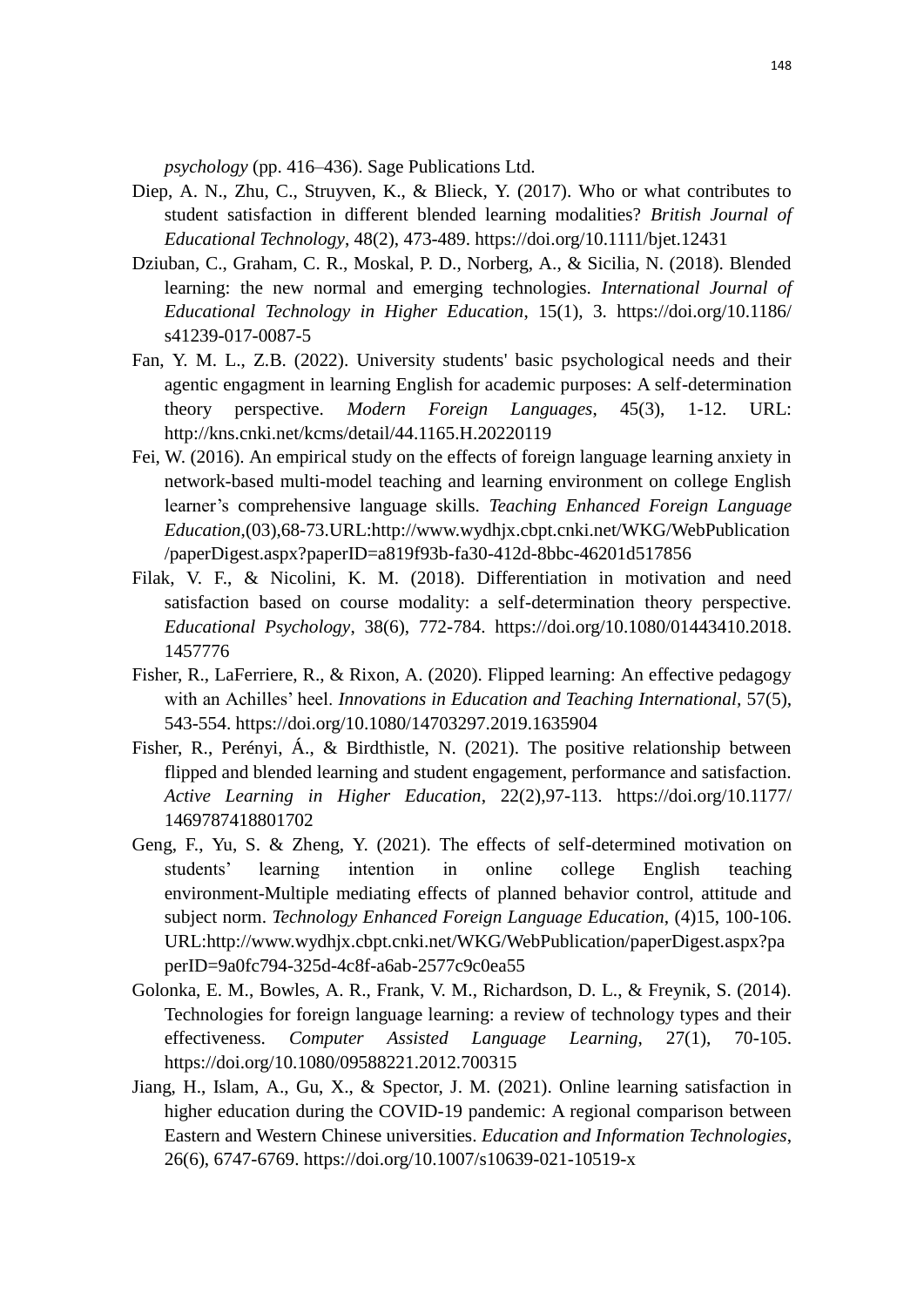- Kim, J.-Y. (2018). A study of students' perspectives on a flipped learning model and associations among personality, learning styles and satisfaction. *Innovations in Education and Teaching International*, 55(3), 314-324. https://doi.org/10.1080/ 14703297.2017.1286998
- Kintu, M. J., Zhu, C., & Kagambe, E. (2017). Blended learning effectiveness: the relationship between student characteristics, design features and outcomes. *International Journal of Educational Technology in Higher Education*, 14(1), 1-20. https://doi.org/10.1186/s41239-017-0043-4
- Lee, J., Lim, C., & Kim, H. (2017). Development of an instructional design model for flipped learning in higher education. *Educational Technology Research and Development*, 65(2), 427-453. https://doi.org/10.1007/s11423-016-9502-1
- León, J., Núñez, J. L., & Liew, J. (2015). Self-determination and STEM education: Effects of autonomy, motivation, and self-regulated learning on high school math achievement. *Learning and Individual Differences*, 43, 156-163. https://doi.org/10.1016/j.lindif.2015.08.017
- Lin, Y.-N., Hsia, L.-H., Sung, M.-Y., & Hwang, G.-H. (2019). Effects of integrating mobile technology-assisted peer assessment into flipped learning on students' dance skills and self-efficacy. *Interactive Learning Environments*, 27(8), 995-1010[.https://doi.org/10.1080/10494820.2018.1461115](https://doi.org/10.1080/10494820.2018.1461115)
- Nouri, J. (2016). The flipped classroom: for active, effective and increased learning–especially for low achievers. *International Journal of Educational Technology in Higher Education*, 13(1), 1-10. https://doi.org/10.1186/s41239-016 -0032-z
- Ozkan, S., & Koseler, R. (2009). Multi-dimensional students' evaluation of e-learning systems in the higher education context: An empirical investigation. *Computers & Education*, 53(4), 1285-1296. <https://doi.org/10.1016/j.compedu.2009.06.011>
- Ozkan, S., Koseler, R., & Baykal, N. (2008, December 1). *Evaluating learning management systems: Hexagonal E-learning assessment model (HELAM).*5th European and Mediterranean Conference on Information Systems, EMCIS 2008, Dubai, United Arab Emirates.
- Power, K., & Goodnough, K. (2019). Fostering teachers' autonomous motivation during professional learning: A self-determination theory perspective. *Teaching Education*, 30(3), 278-298. <https://doi.org/10.1080/10476210.2018.1465035>
- Pritalia, G. L., Budiyanto, S. D., Dewi, L. T., & Kusrohmaniah, S. (2018). Critical Factor of E-Learning Component using HELAM and AHP. In *MATEC Web of Conferences* (218, p03020), EDP Sciences.
- Qinghua, Z. (2021). Evaluation and prediction of sports health literacy of college students based on artificial neural network. *Revista De Psicología Del Deporte (Journal of Sport Psychology)*, *30*(3), 9-18. https://www.rpd-online.com/index.php/rpd/ article/view/467.
- Rahman, N. A. A., Hussein, N., & Aluwi, A. H. (2015). Satisfaction on blended learning in a public higher education institution: What factors matter? *Procedia-Social and*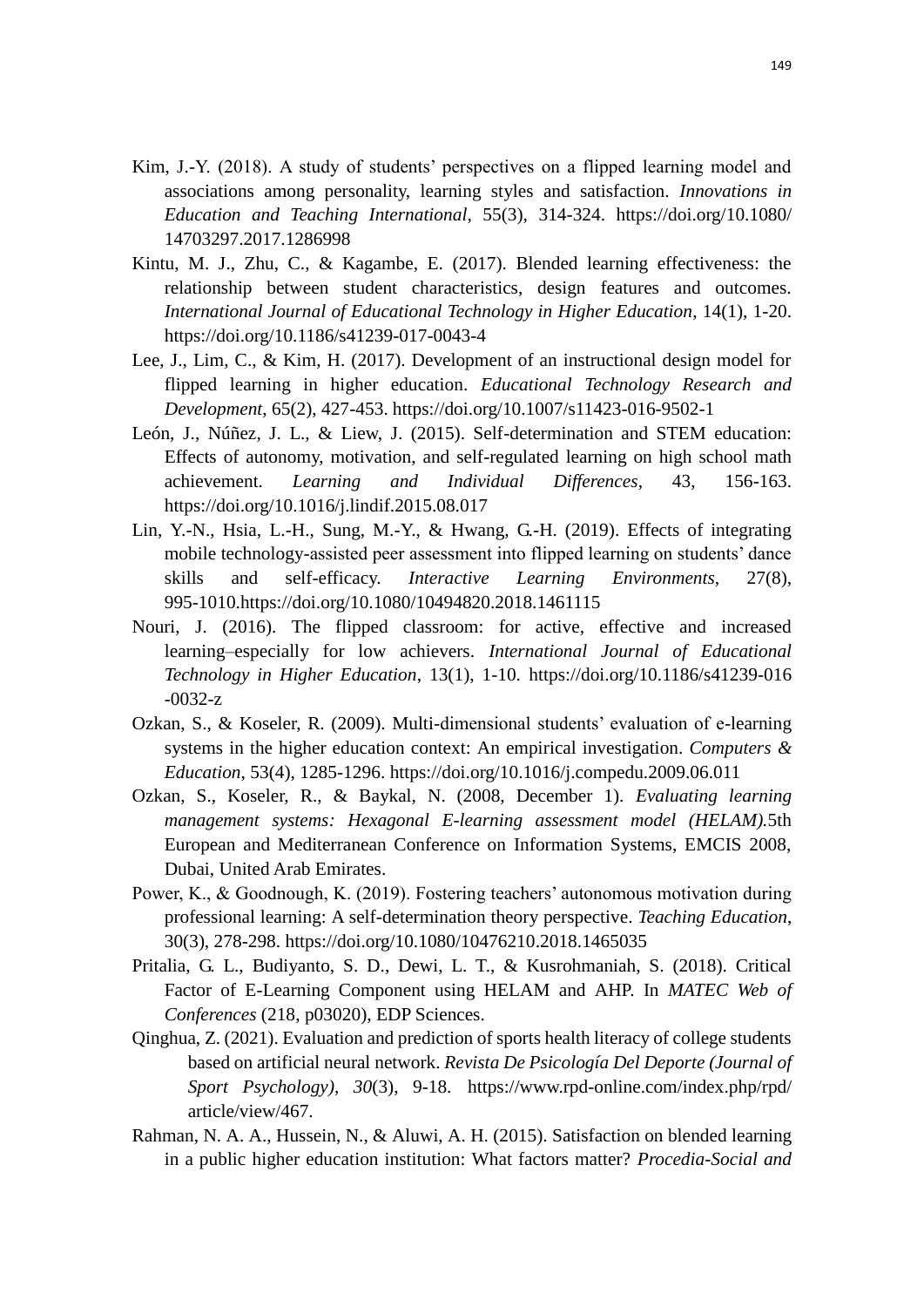*Behavioral Sciences,* 211, 768-775.<https://doi.org/10.1016/j.sbspro.2015.11.107>

- Shin, M., & Johnson, Z. D. (2021). From student-to-student confirmation to students' self-determination: an integrated peer-centered model of self-determination theory in the classroom. *Communication Education,* 70(4), 365-383. https://doi.org/10.1080/03634523.2021.1912372
- Siew-Eng, L., & Muuk, M. A. (2015). Blended learning in teaching secondary schools' English: A preparation for tertiary Science education in Malaysia. *Procedia-Social and Behavioral Sciences*, 167, 293-300. https://doi.org/10.1016/j.sbspro.2014. 12.677
- Sun, J. C. Y., Wu, Y. T., & Lee, W. I. (2017). The effect of the flipped classroom approach to OpenCourseWare instruction on students' self‐regulation. *British Journal of Educational Technology*, 48(3), 713-729. https://doi.org/10.1111/bjet. 12444
- Sun, P.C., Tsai, R. J., Finger, G., Chen, Y.-Y., & Yeh, D. (2008). What drives a successful e-Learning? An empirical investigation of the critical factors influencing learner satisfaction. *Computers & Education*, 50(4), 1183-1202. <https://doi.org/10.1016/j.compedu.2006.11.007>
- Taghizadeh, M., & Hajhosseini, F. (2021). Investigating a blended learning environment: contribution of attitude, interaction, and quality of teaching to satisfaction of graduate students of TEFL. *Asia-Pacific Education Researcher*, 30(5), 459-469. https://doi.org/10.1007/s40299-020-00531-z
- UNESCO (2020). COVID-19 educational disruption and response. https:// en.unesco.org/covid19/educationresponse.
- Wong, R. (2019). Basis psychological needs of students in blended learning. *Interactive Learning Environments*, 1-15.<https://doi.org/10.1080/10494820.2019.1703010>
- Yan, K. L., Wang, H. J. & Li, M.C. (2021). Study on online foreign language learning satisfaction of college students and its influencing factors. *Foreign Language World*  (05),23-32.URL:https://x.cnki.net/xmlRead/xml.html?pageType=web&fileName= WYJY202105004&tableName=CJFDTOTAL&dbCode=CJFD&topic=&fileSource Type=1&taskId=&from=&groupId=&appId=CRSP\_BASIC\_PSMC&act=&custom Reading=
- Yazawa, O. (2021). Comparison of Japanese university students' levels of self-determined motivation in face-to-face and ERT classrooms: NESTs and JTEs effect on satisfaction of students' basic psychological needs. *Computer Assisted Language Learning Electronic Journal*, 22(2).URL: http://callej.org/journal/22-2/ Yazawa2021.pdf
- Yılmaz, G., Ayas, B. & Sak, U. (2021). An investigation of the threshold hypothesis using asis intelligence scale and creative imagination cards. *Talent, 10* (2), 143-161. DOI: 10.46893/talent.831465
- Yuen, A. H., Cheng, M., & Chan, F. H. (2019). Student satisfaction with learning management systems: A growth model of belief and use. *British Journal of Educational Technology*, 50(5), 2520-2535. https://doi.org/10.1111/bjet.12830.